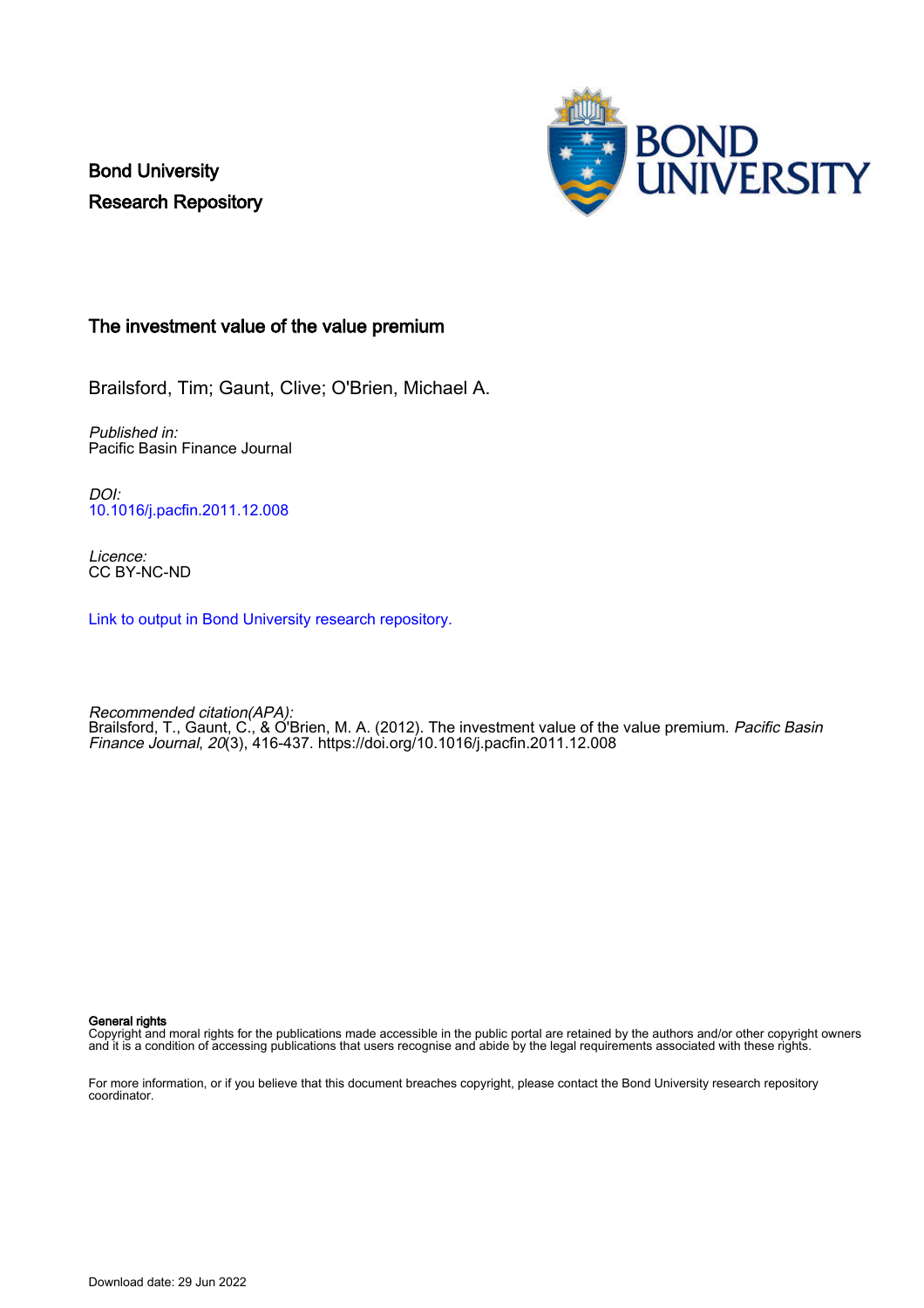## **Bond University [ePublications@bond](http://epublications.bond.edu.au?utm_source=epublications.bond.edu.au%2Fchanc_pubs%2F3&utm_medium=PDF&utm_campaign=PDFCoverPages)**

[Speeches, addresses, articles](http://epublications.bond.edu.au/chanc_pubs?utm_source=epublications.bond.edu.au%2Fchanc_pubs%2F3&utm_medium=PDF&utm_campaign=PDFCoverPages) [Chancellory](http://epublications.bond.edu.au/chancellery?utm_source=epublications.bond.edu.au%2Fchanc_pubs%2F3&utm_medium=PDF&utm_campaign=PDFCoverPages)

1-3-2012

## The investment value of the value premium

Tim Brailsford *Bond University*, tim\_brailsford@bond.edu.au

Clive Gaunt *University of Queensland*

Michael A. O'Brien *Schroders Investment Management Australia*

Follow this and additional works at: [http://epublications.bond.edu.au/chanc\\_pubs](http://epublications.bond.edu.au/chanc_pubs?utm_source=epublications.bond.edu.au%2Fchanc_pubs%2F3&utm_medium=PDF&utm_campaign=PDFCoverPages) Part of the [Accounting Commons](http://network.bepress.com/hgg/discipline/625?utm_source=epublications.bond.edu.au%2Fchanc_pubs%2F3&utm_medium=PDF&utm_campaign=PDFCoverPages), and the [Finance and Financial Management Commons](http://network.bepress.com/hgg/discipline/631?utm_source=epublications.bond.edu.au%2Fchanc_pubs%2F3&utm_medium=PDF&utm_campaign=PDFCoverPages)

## Recommended Citation

Tim Brailsford, Clive Gaunt, and Michael A. O'Brien. (2012) "The investment value of the value premium" *Pacific-basin finance journal,* 20 (3), 416-437: ISSN 0927-538X.

http://epublications.bond.edu.au/chanc\_pubs/3

This Journal Article is brought to you by the Chancellory at [ePublications@bond.](http://epublications.bond.edu.au) It has been accepted for inclusion in Speeches, addresses, articles by an authorized administrator of ePublications@bond. For more information, please contact [Bond University's Repository Coordinator.](mailto:acass@bond.edu.au)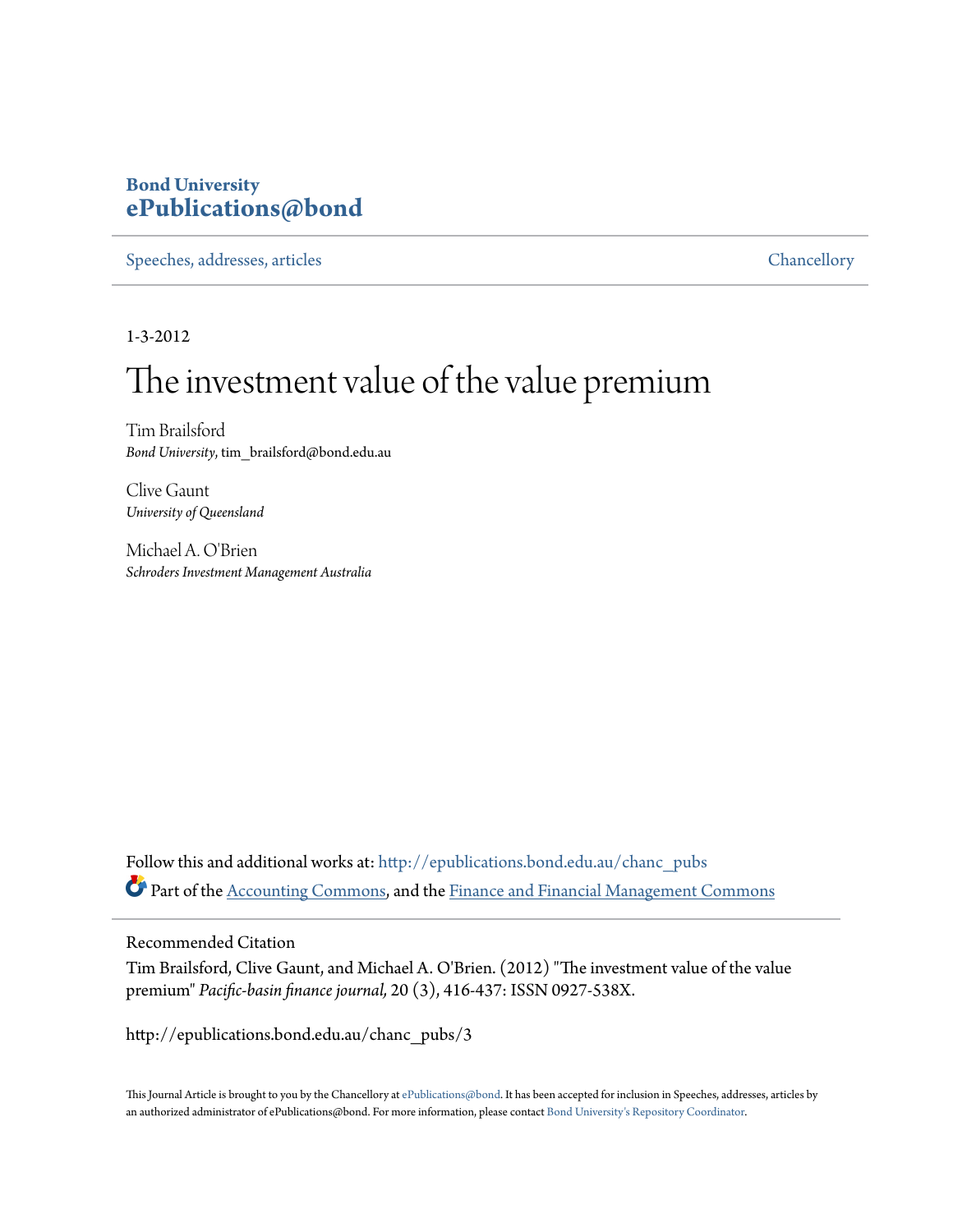## **The investment value of the value premium**

Tim Brailsford\* Clive Gaunt^ Michael A. O'Brien#

*\*Bond University Gold Coast, Australia, 4229*

*^ UQ Business School The University of Queensland Australia, 4072*

*# Schroders Investment Management Australia Sydney, Australia, 2001*

*Corresponding author*

Clive Gaunt, UQ Business School, The University of Queensland, St Lucia 4072, Aust. [c.gaunt@uq.edu.au,](mailto:c.gaunt@uq.edu.au)  Ph. + 61 7 3346 8028. Fax. +61 7 3346 8166

## **Abstract**

Value investment strategies are premised on research that value stocks outperform growth stocks. However, the research findings are dependent on the portfolio classification method that is used to sort stocks using the attributes of size and book-tomarket ratios. Different stock markets contain different distributions of stocks, and in many markets, illiquidity concerns combined with a lack of investment scale, effectively create barriers to practical portfolio formations that align with the research. This study conducts a case study on one such market (Australia) and demonstrates that different methods of portfolio formation lead to different conclusions. For example, previous studies in Australia find evidence of the value premium only being present in the largest stocks, in contrast to the results from the US market. However, we find a value premium that is systematic across all size categories and generally increases inversely with size. Further, we find the previously pervasive size premium largely disappears once portfolios are formed that better represent feasible investment sets and once 'penny dreadfuls' are removed.

JEL Classification: G110, G120, G140

<span id="page-2-0"></span>Keywords: Value Premium; Book-to-market effect; Investments; Fund Performance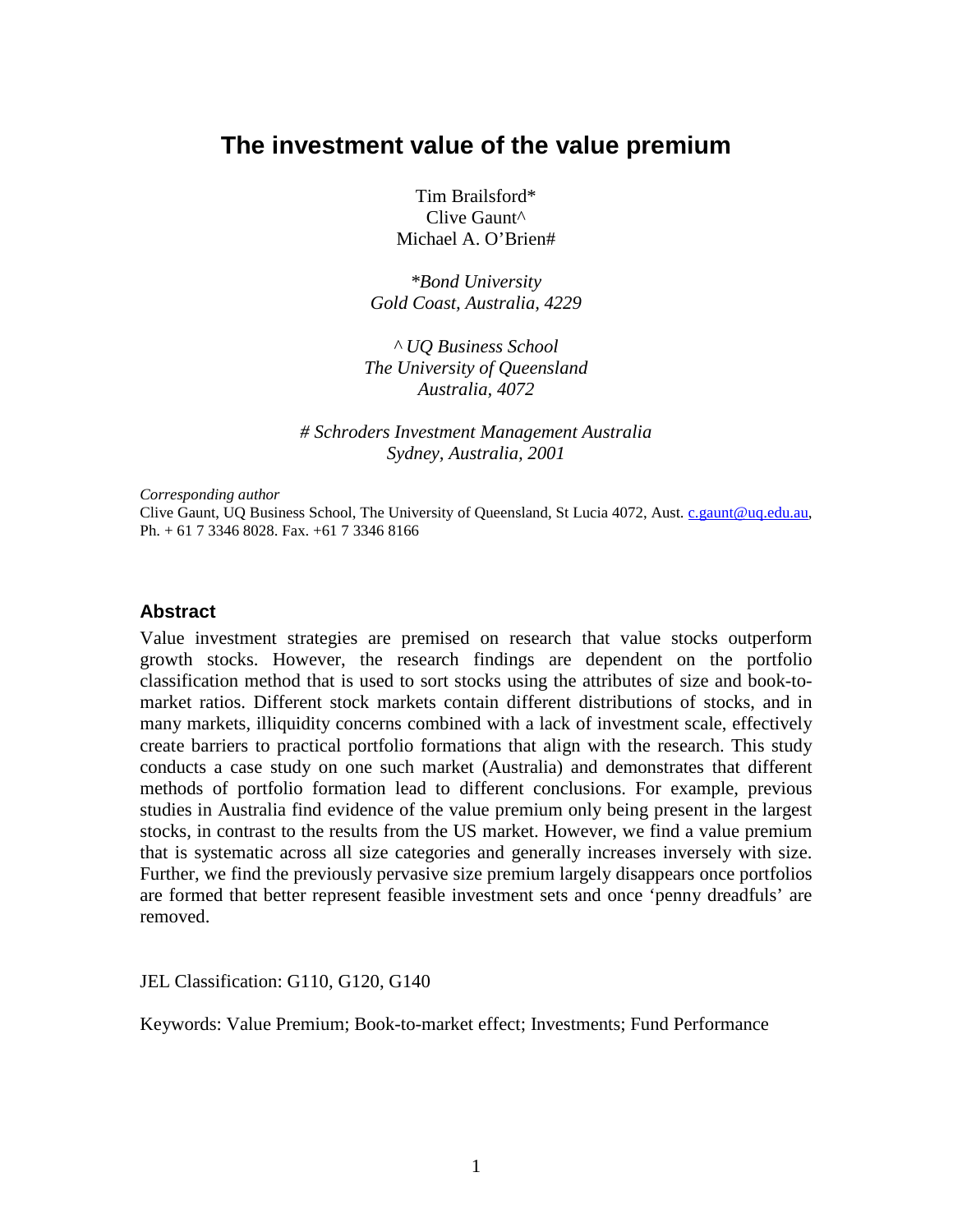## **1. Introduction**

Research into the so-called 'value premium' wherein stocks classified as value outperform their counterparts classified as growth stocks has moved beyond the academic literature to where specialist value managers are common place within the funds management industry. It is generally accepted in practice that the value managers come to the fore with downturns in the business cycle. However, value managers continue to attract investment funds throughout the business cycle and typically promote themselves as having expertise to identify under-priced stocks.

The vast bulk of the research into the value premium has been undertaken in the US equity market following the work of Fama and French (1992; 1993). While there is growing evidence of the pervasiveness of the value premium outside of the USA, it is nonetheless a strategy that is readily adopted in equity markets in which there is little established empirical evidence. That is, the key attributes of the value premium are translated across markets. However, the US equity market is different to many other equity markets. In particular, the US equity markets have relatively high levels of capitalization, coverage, liquidity and depth.

Further, the reliance on academic research which typically utilizes large cross-sectional databases to implement practical investment strategies warrants considerable caution. Fund managers often face restrictions on their investment set due to client mandates or the difficulty associated with taking an investment position in small and illiquid stocks. This issue is particularly relevant to the value premium given its interaction with firm size.

In this paper, we focus on the choices of empirical design when constructing portfolios to test the value premium. As the results show, what may appear to be relatively innocuous choices in portfolio construction can lead to substantially different conclusions. The empirical design choices on which we focus reflect some practical investment considerations. The paper uses the Australian equity market as the sample; while this market is often thought to have similar characteristics to the US market except on a smaller scale, the distribution of constituent stocks has ramifications for value investment strategies. For instance, using size sorts traditionally employed in prior Australian research, around 95% of the total market capitalization in Australia is accounted for by stocks in just one size quintile. Moreover, the smallest 60% of stocks comprise just 1.6% of total market capitalization. In comparison, the largest size quintile in the USA comprises around 75% of total market capitalization, while the smallest 60% of stocks still comprise around 13% of total market capitalization.

The differences between the distribution of stocks within and across markets is potentially problematic. It makes a meaningful comparison with benchmark studies difficult. Further, for markets such as Australia, questions arise as to how much relevance can be placed on analysis which includes stocks in portfolios which represent such an insignificant proportion of total market capitalization.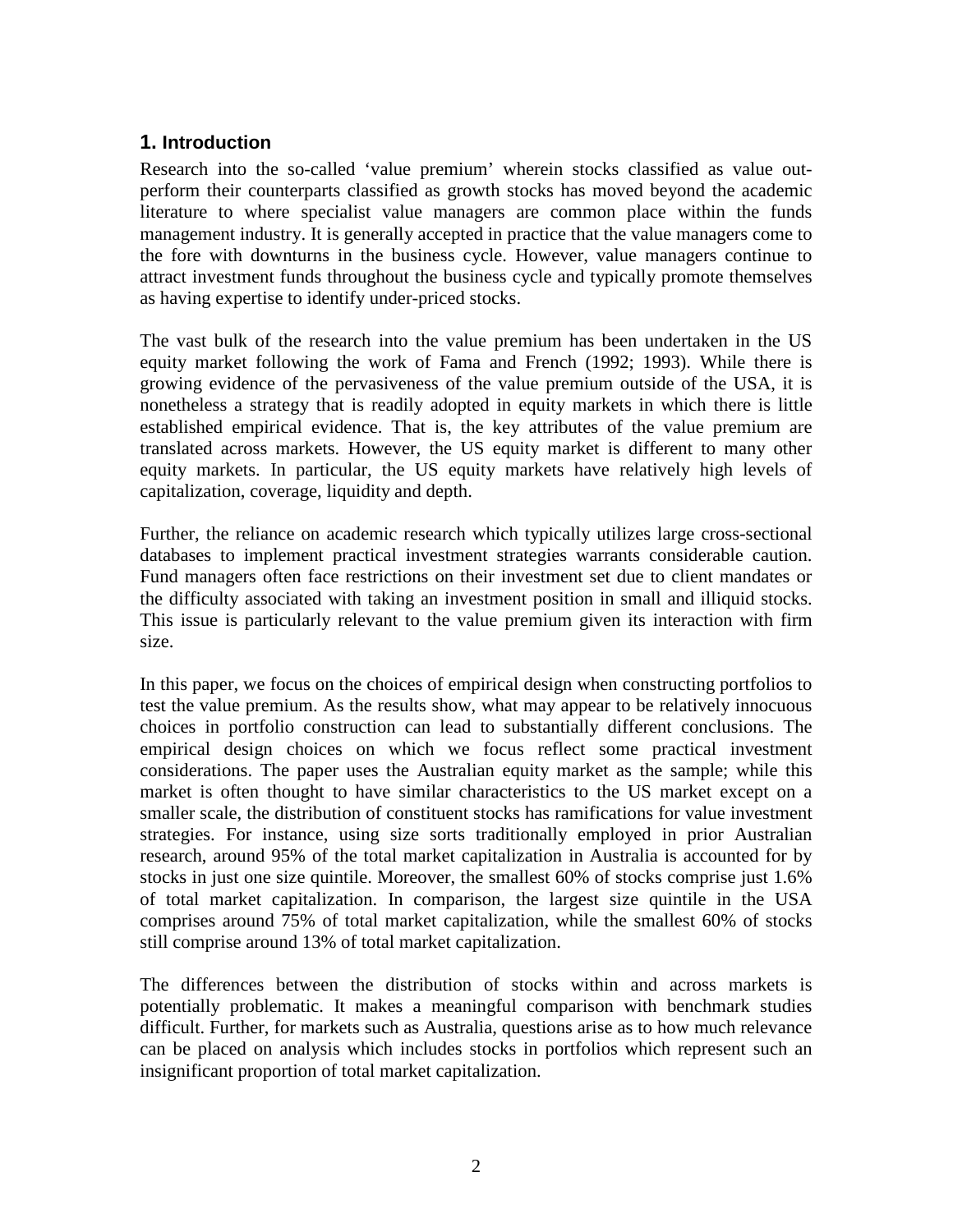The underlying question of this paper is whether the value premium is systematic across the market and exploitable. The common approach adopted in studies of this topic involves a sort of stocks by two dimensions. That is, stocks are allocated to a portfolio on the basis of size and independently sorted into portfolios on the basis of their 'valuegrowth' characteristic. Each stock is therefore assigned to one size and book-to-market portfolio. However, the choice of the breakpoint which is used to form the portfolios is not clear. Given the inherent empirical nature of this type of study, there is no strong theory to guide the method of portfolio formation and hence studies have tended to follow previous work to determine the breakpoints. Our paper demonstrates the importance of the breakpoint in relation to conclusions that may be drawn about the value premium. Moreover, by providing new insight into the systematic nature of the value premium, the conclusions that follow have significant implications for value investment strategies.

## **2. Prior Research and Portfolio Formation**

Studies that have examined the US equity market typically select breakpoints for portfolio formation based on the sample of New York Stock Exchange (NYSE) listed stocks. That is, all NYSE stocks are first ranked by market capitalization from smallest to biggest, then stocks are placed into five portfolios according to size. While stocks from other exchanges including NASDAQ and AMEX stocks are also placed into the portfolios, the portfolio allocation is based on the NYSE breakpoints. Because NASDAQ and AMEX stocks are, on average, much smaller than NYSE stocks the smaller size quintile portfolios comprise many more stocks than the bigger size quintile portfolios. To illustrate, Panel A of Table 1 reproduces Table II of Fama and French (2006), and shows that the smallest size quintile comprises 2,255 (or 58%) of the 3,858 sample stocks. In contrast, the largest size quintile accounts for just 8% of stocks by number. The dispersion in size of the constituent stocks is highlighted by the market capitalization figures. The smallest size quintile accounts for just 2.9% of total market capitalization compared to the largest size quintile which accounts for 73.6% of total market capitalization. Forming portfolios in this way mitigates the impact that poor liquidity may have on return calculations and better represents practical investment opportunities.

The disparity in the number of stocks across portfolios follows through to book-to-market (BM) sorts. For instance, the number of companies and percent of total market capitalization grows as stocks move from high BM (value) to low BM (growth), with the exception of the smallest size quintile. Of note, in the largest size quintile the growth stocks are on average twice the size of the value stocks. This may be partly due to NASDAQ and AMEX stocks being more likely to have the characteristics of growth than NYSE stocks.

The approach used in portfolio formulation outside of the US market typically involves the inclusion of all listed stocks to determine breakpoints (Bagella et al., 2000; Chui & Wei, [1](#page-2-0)998; Chan et al., 1991; Daniel et al., 2001; Docherty et al., 2010; Gaunt, 2004)<sup>1</sup>.

<span id="page-4-0"></span> $1$  An exception is Dimson et al. (2003) who determine the big size breakpoint at 70% of ranked market capitalization in the UK market.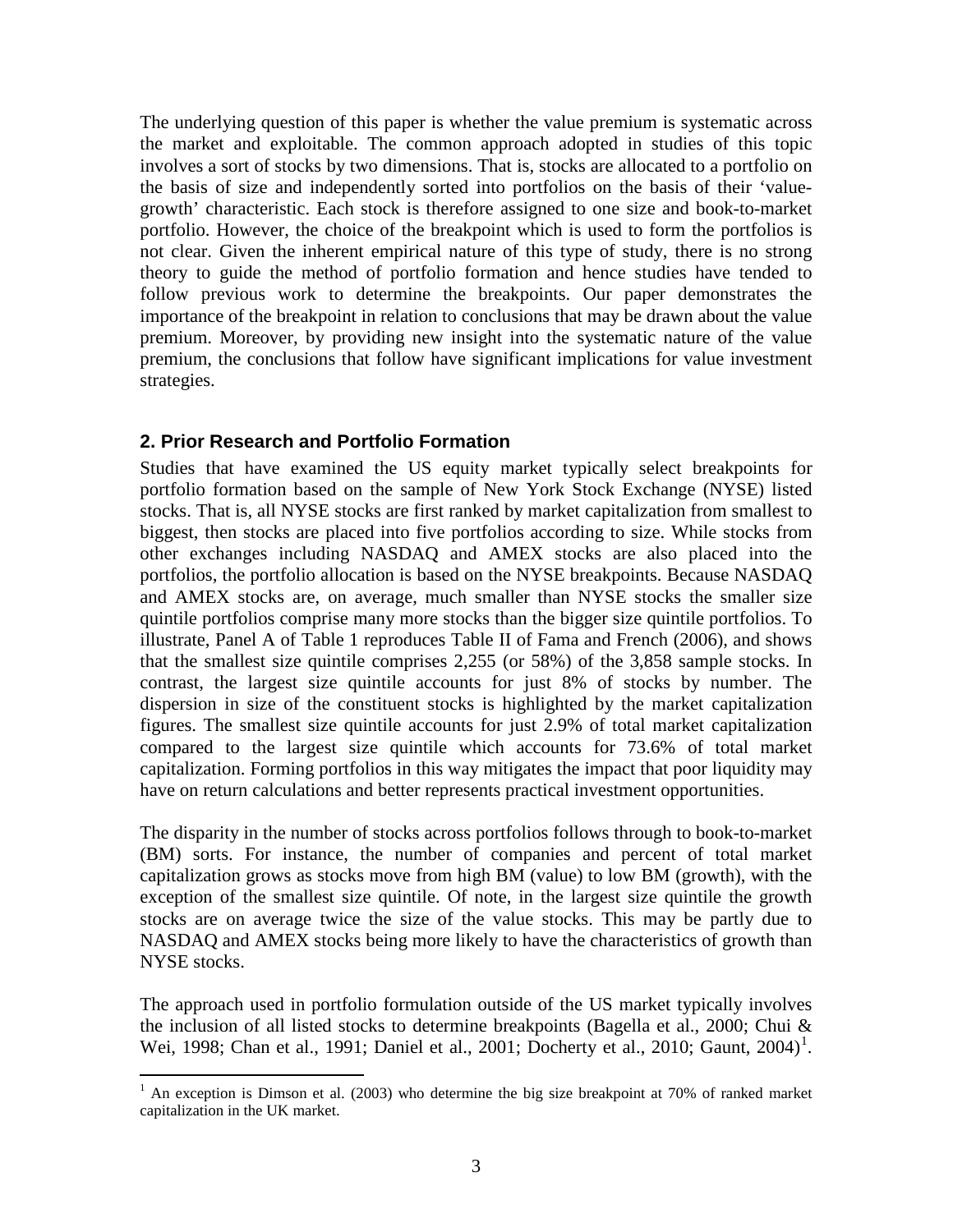The consequence of this method is that each size quintile contains the same number of stocks and each BM quintile contains the same number of stocks, which is in contrast to the US approach. As the majority of stocks on most stock exchanges are relatively tiny this means that portfolios formed on the basis of equal numbers of stocks can be dominated by tiny stocks.<sup>[2](#page-4-0)</sup> Depending on the distribution of stocks in the market, the approach can result in size-based portfolios that contain very small stocks and a small share of the total market capitalization.

To illustrate the issue, Table 1 Panel B4 presents descriptive statistics on Australian portfolios formed on the basis of breakpoints where an equal number of stocks is assigned to each portfolio. The result is that the four smallest size portfolios jointly comprise just 5% of the total market capitalization with the largest size portfolio comprising 95% of total market capitalization. Such a discrepancy means that analysis across size quintiles is of questionable value because portfolios dominated by tiny stocks are likely to suffer from illiquidity and microstructure anomalies associated with large abnormal returns and stale prices. Moreover, from a practical perspective, such portfolios may not be investable given that fund managers could not take a position without breaching investor mandates or significantly affecting the market price.

The question then arises whether this different methodology leads to inconsistent findings on the value premium across markets? Most studies generally find evidence that the value premium is pervasive across US stocks for both large and small stocks although the premium is generally greater for smaller US stocks (Fama and French, 1993; 2006). However, the evidence is not entirely consistent, with some studies suggesting that the value premium in the USA, since 1963, is *only* observable in small stocks or a select subset of stocks (Kothari, et al., 1995; Loughran, 1997). For example Loughran concludes that *'to really exploit the difference between value and growth firms requires concentrated portfolios in small quintile firms. This is something that can only be done by small funds, not large money managers.*' (p. 267).

Evidence of the value premium in markets outside of the USA is more limited, and the results are inconsistent. For example, Daniel, Titman and Wei (2001) using Japanese stocks find a strong value premium for the four largest size portfolios but an insignificant value premium in small stocks. Similar results are found in Australia where Halliwell, Heaney and Sawicki (1999), Gaunt (2004) and Kassimatis (2008) all find returns to high book-to-market portfolios are greater than returns to low book-to-market portfolios but this evidence is restricted to the three or four larger size quintiles. Chui and Wei (1998) study several Pacific-Basin stock markets and find that the value premium is higher in small companies when compared to large companies in Hong Kong, Korea and Malaysia, while in Thailand the reverse occurs with the premium being strongest in larger firms. Fama and French (2006) find that the value premium for small and large stocks is similar when aggregating stocks from 14 major markets outside the USA.

<span id="page-5-0"></span> $2^{2}$  For example, 60% of the total number of stocks comprise under 2% of total market capitalization in Australia (see Table 1).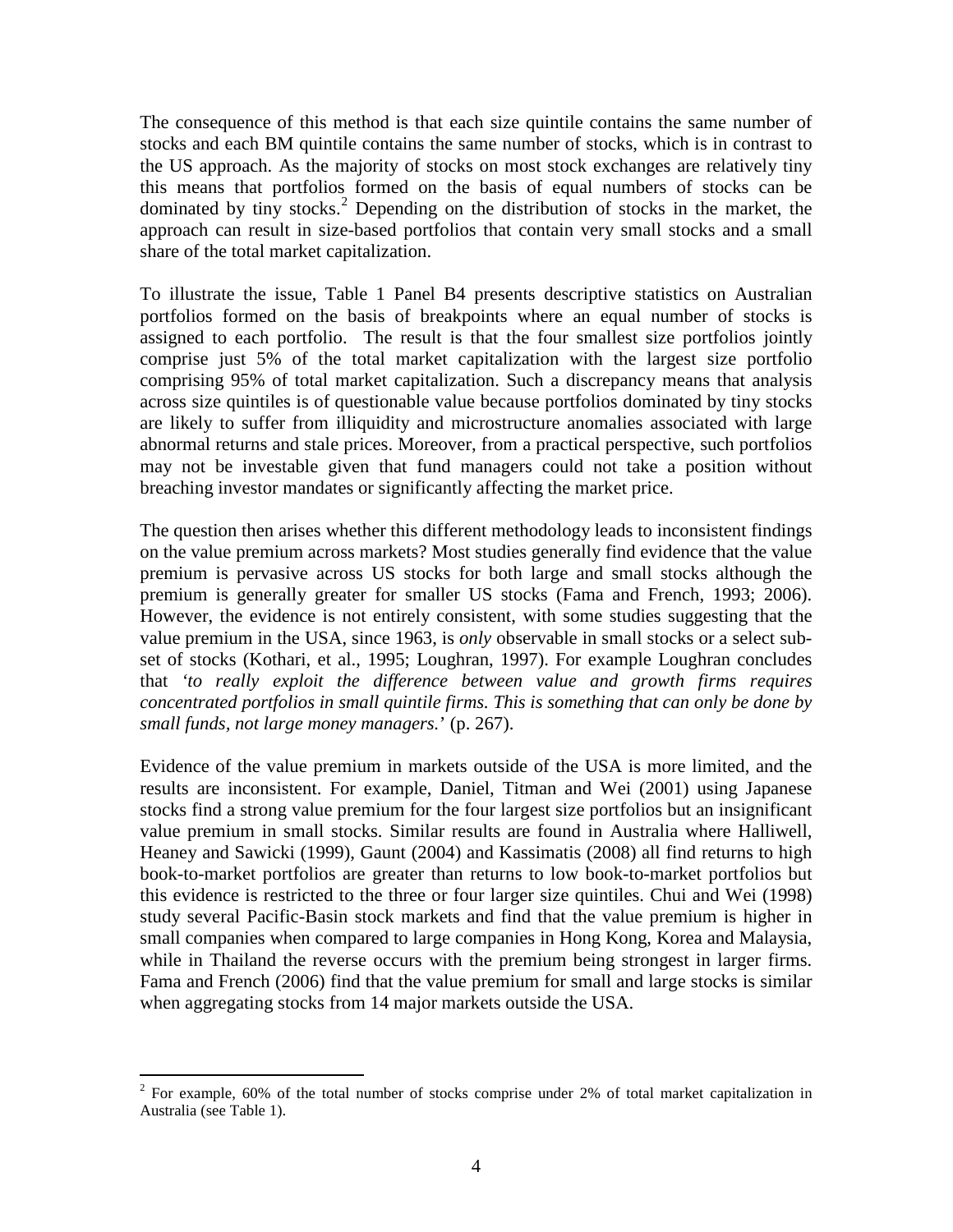In summary, studies of the US market suggest that the value premium is larger in smaller stocks where it may be difficult to exploit. In contrast, studies outside the US market suggest the premium is stronger in larger stocks although such a conclusion is difficult to draw across all markets. From a practical perspective, the finding of a value premium among larger stocks is more interesting because of the difficulties associated with taking positions in small stocks. But as we highlighted earlier, it is difficult to compare the international studies with the US studies given the large discrepancies in the constituency of the size portfolios. Hence, our study now analyses the performance of various portfolio formation methods.

First, we initially follow the traditional approach to portfolio construction and then compare these results with those obtained from other portfolio construction methods. To begin the initial construction of value and growth portfolios, all stocks are ranked by size and sorted in five portfolios with each portfolio containing the same number of stocks. We then rank stocks by book-to-market ratios (lowest to highest) and quintile portfolios of equal numbers of stocks are formed. That is, the first portfolio contains 20% of number of stocks with the lowest book-to-market ratio (growth), whereas the final bookto-market portfolio (value) contains the 20% of number of stocks with the highest book to market ratio. We term this Method 1.

This method has been used in several previous studies in Canada (Elfakhani, et al., 1998), Japan (Chan et al., 1991), several Pacific-Basin countries (Chui and Wui, 1998) and Australia (Gaunt, 2004; Halliwell, et al., 1999; Kassimatis, 2008). Hence, each stock is assigned to one size portfolio and one book-to-market portfolio. The intersection of these two sorts leads to the creation of twenty-five size-book-to-market portfolios. This process is rolled forward each year and value-weighted returns are calculated. This process results in a series of 300 monthly returns over the sample period (January 1982 to December 2006) for the twenty-five portfolios. Panel B of Table 1 documents the descriptive statistics associated with this approach which are discussed in the next section.

Second, five size portfolios are constructed such that the percentage of total market capitalization in each portfolio approximately corresponds with the equivalent portfolio size characteristics as documented in the US market. We term this Method 2. This approach involves first ranking each firm (largest to smallest) at the end of each December by market capitalization and assigning each stock to one of five size portfolios. The largest size portfolio contains the first *n* number of stocks that make up 75% of total market capitalization. The second portfolio contains the next *n* number of stocks that make up the next 15% of total market capitalization (i.e. those stocks ranked between 75- 90%). The third portfolio contains the next 5% of total market capitalization (i.e. those stocks that are ranked between 90-95%). The fourth portfolio contains stock that make up the next 3% of total market capitalization (95-98%) and the smallest size portfolio contains the stocks that make up the last 2% of stocks (98-100%). These market capitalization breakpoints parallel the findings of Fama and French (2006), where the average percentage of total market capitalization in the largest size portfolio is 74%, the second largest size portfolio contains 13%, the next size portfolio contains 6%, while the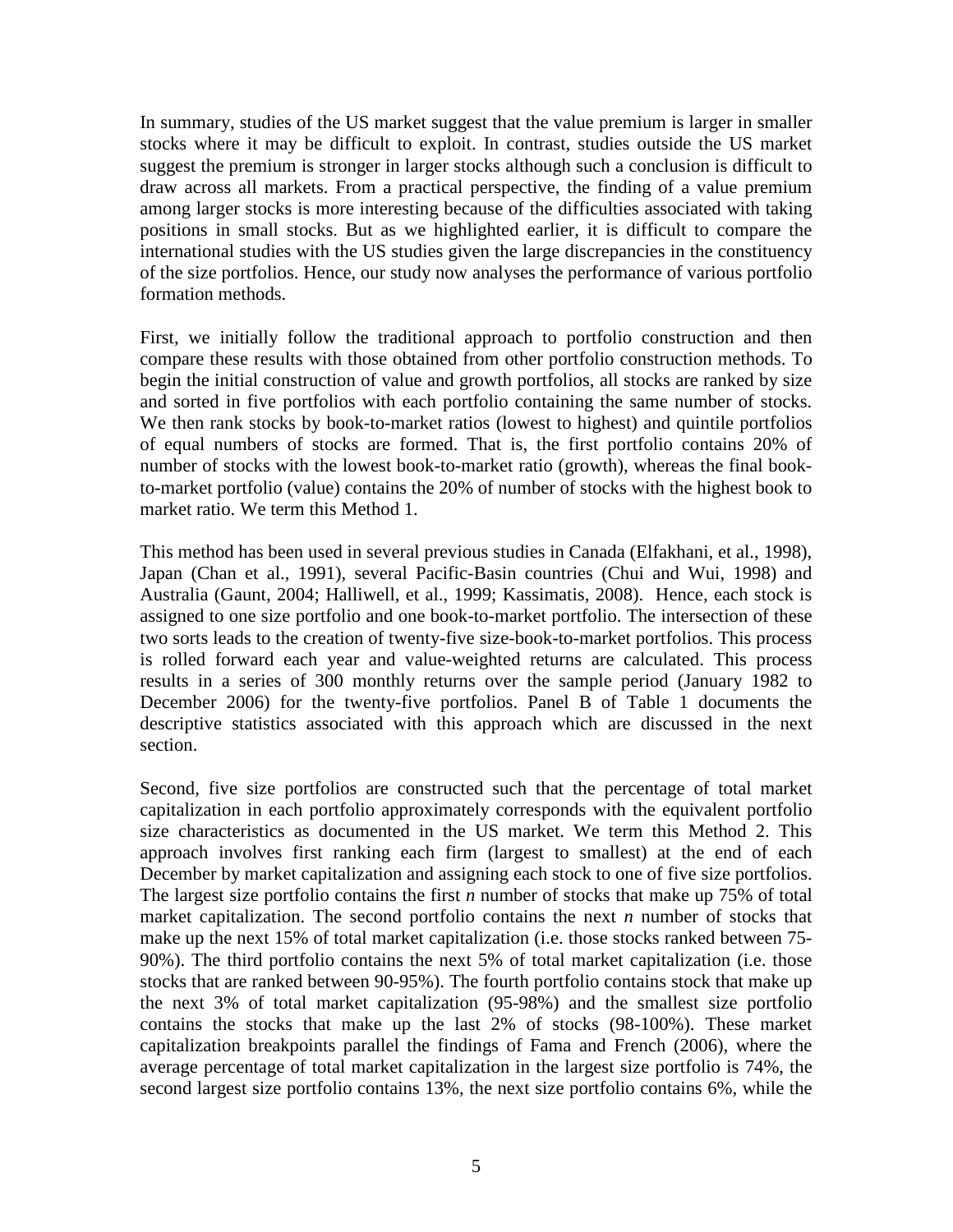final two (smallest) size portfolios contain 4% and 3% respectively. This method also has the advantage that it results in similar percentages of the number of stocks in each portfolio between the Australian and US markets. For example, the smallest size portfolio in Australia contains 60% of stocks (Panel C of Table 1) while the corresponding portfolio in the USA contains 58% of stocks (Fama and French, 2006). Similarly, the largest size portfolio in Australia contains 6% of total number of stocks and in the USA the largest size portfolio contains 8% of stocks. The resultant portfolios are described in Panel C of Table 1 and while the large growth portfolio is still the largest component of market capitalization at 16%, there is a more even distribution across the portfolios.

The value and growth portfolios are then constructed using book-to-market breakpoints determined on the basis of sorts on the top 200 stocks and subsequently applied to the full sample of stocks. This method is akin to the Fama-French approach where the larger NYSE stocks are used to determine the book-to-market breakpoints. A further reason for only using top 200 stocks is it matches the primary index for the Australian equity market (ASX/S&P200). These stocks are likely to be liquid, regularly priced and hence exhibit more reliable book to market ratios.

Method 3 breaks stocks into size portfolios based on current Australian Stock Exchange indices. First, each firm is ranked by market capitalization (largest to smallest) at the end of each December. The largest size portfolio contains the largest fifty stocks, which will closely match the S&P/ASX 50 index, which '*represents the large cap universe for Australia*' (S&P website). The second size portfolio will contain the next 150 stocks (ie. stocks 51-200). The S&P/ASX 200 is one of the common benchmarks for institutional investor and the S&P/ASX 200 is '*designed to be the primary gauge for the Australian equity market'* (S&P website). The third size portfolio contains the next 100 stocks (ie. stocks 201-300) which coincides with the breakpoint for the next major benchmark on the ASX being the S&P/ASX 300 index. The next size portfolio contains the next 200 stocks (ie. stocks 301-500) which is loosely regarded as the point at which stocks start to fall outside of the investable universe for fund managers, while the smallest size portfolio contains all other listed stocks.<sup>[3](#page-5-0)</sup>

The value and growth portfolios are again constructed using book-to-market breakpoints determined on the basis of sorts on the top 200 stocks and then applied to the full sample of stocks. The summary statistics of this approach are presented in Panel D of Table 1.

Method 4 is similar to Method 3 except that the value and growth portfolios are constructed by sorting stocks into quintile portfolios where each portfolio contains the same number of stocks. The summary statistics of this approach are presented in Panel E of Table 1.

Finally, Method 5 employs the same portfolio construction approach as Method 4 but on a reduced sample of stocks. Specifically, stocks with a price of less than \$0.20 are excluded from the sample. This filter is designed to remove the 'low-price effect' which

<span id="page-7-0"></span><sup>&</sup>lt;sup>3</sup> This is similar to one of the methods used in Brailsford and O'Brien (2008) that looks at the conflicting evidence of momentum and size in the Australian Market.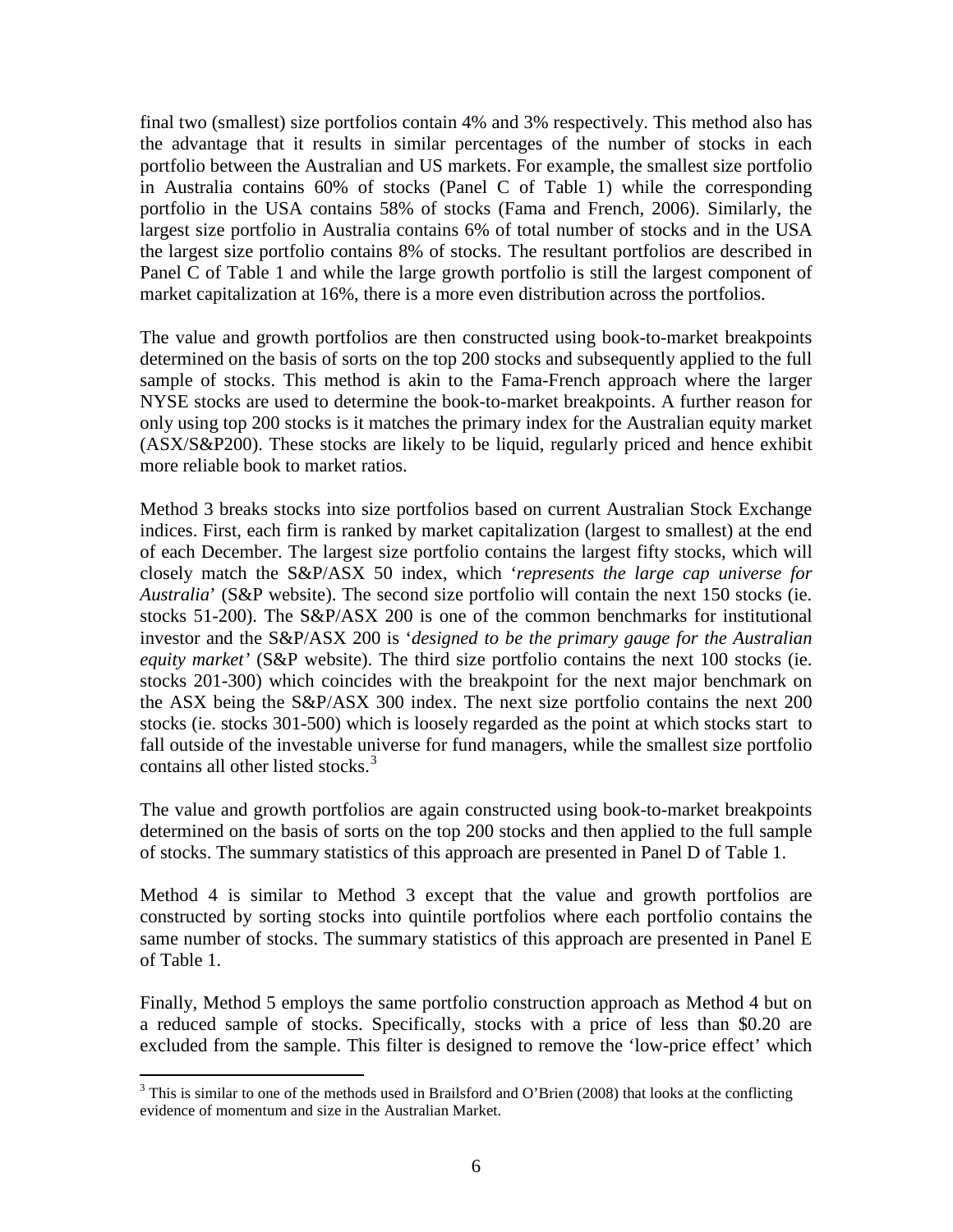is commonly used as a proxy for liquidity and market microstructure issues. The summary statistics of this approach are presented in Panel F of Table 1.

## **3. Data and Summary Statistics**

The data for this study derive from two sources. First, price, dividend, and market capitalization data are sourced from the Centre for Research in Finance (ABS-CRIF). Second, accounting information is hand-collected from annual reports for the period 1982 to 2006 (see O'Brien et. al., 2010 for full details) and is matched to the relevant price data. This approach results in coverage of over 98% of all listed stocks.

Following Fama and French (1992; 1993) we define book value as the total value of equity plus deferred  $\text{tax}^4$  $\text{tax}^4$  minus outside equity interests and the value of preference shares capital. Consistent with previous studies, companies with negative book values<sup>[5](#page-8-0)</sup> and all property trusts<sup>[6](#page-8-0)</sup> and investment funds are dropped from the sample. To form book-tomarket ratios we match the book values to market capitalization information from the ABS-CRIF database. To be consistent with previous studies and to avoid any look-ahead bias, because the release of accounting information is later than the balance date on the annual report, only accounting information that is at least six months old is used. As 78.5% of companies in our sample report at 30 June we choose December as the portfolio formation date as this means the accounting information is the most recently available for the vast majority of companies. The final sample comprises 23,098 firm-years, with the smallest contribution from the year 1982 (522 companies) and the largest from the year 2006 (1,291 companies).

Table 1 reports the summary statistics of portfolios formed on the basis of Methods 1 to 5 (Panels B through F) and a comparison to the US portfolios of Fama and French (2006) in Panel A.

## **INSERT TABLE 1 (Appended)**

Panel B reports on the portfolios formed from Method 1. Recall that that under this method, all stocks are sorted first by market capitalization with resultant size quintiles that contain an equal number of stocks. Similarly, at the portfolio formation date all stocks are independently sorted by book-to-market and then five portfolios are created with an equal number of stocks in each book-to-market group. Panel B confirms that each row and each column sums to 20% of all stocks.

From Panel B of Table 1, it is evident that the large size portfolio dominates the sample. For instance, the large size portfolio covers almost 95% of the Australian market capitalization. Moreover, the two largest portfolios, which comprise 40% of stocks, cover over 98% of total market capitalization. The skew is also apparent when the portfolios are sorted on book-to-market. For instance, the large growth portfolio covers 29% of total

<span id="page-8-0"></span> <sup>4</sup> Deferred tax is taken as the difference between deferred tax liabilities and deferred tax assets as reported on the balance sheet.

<span id="page-8-1"></span> $<sup>5</sup>$  Negative book values make up less than 2.5% of all collected companies.</sup>

<sup>&</sup>lt;sup>6</sup> Property trusts in Australia are similar to REITs in the USA.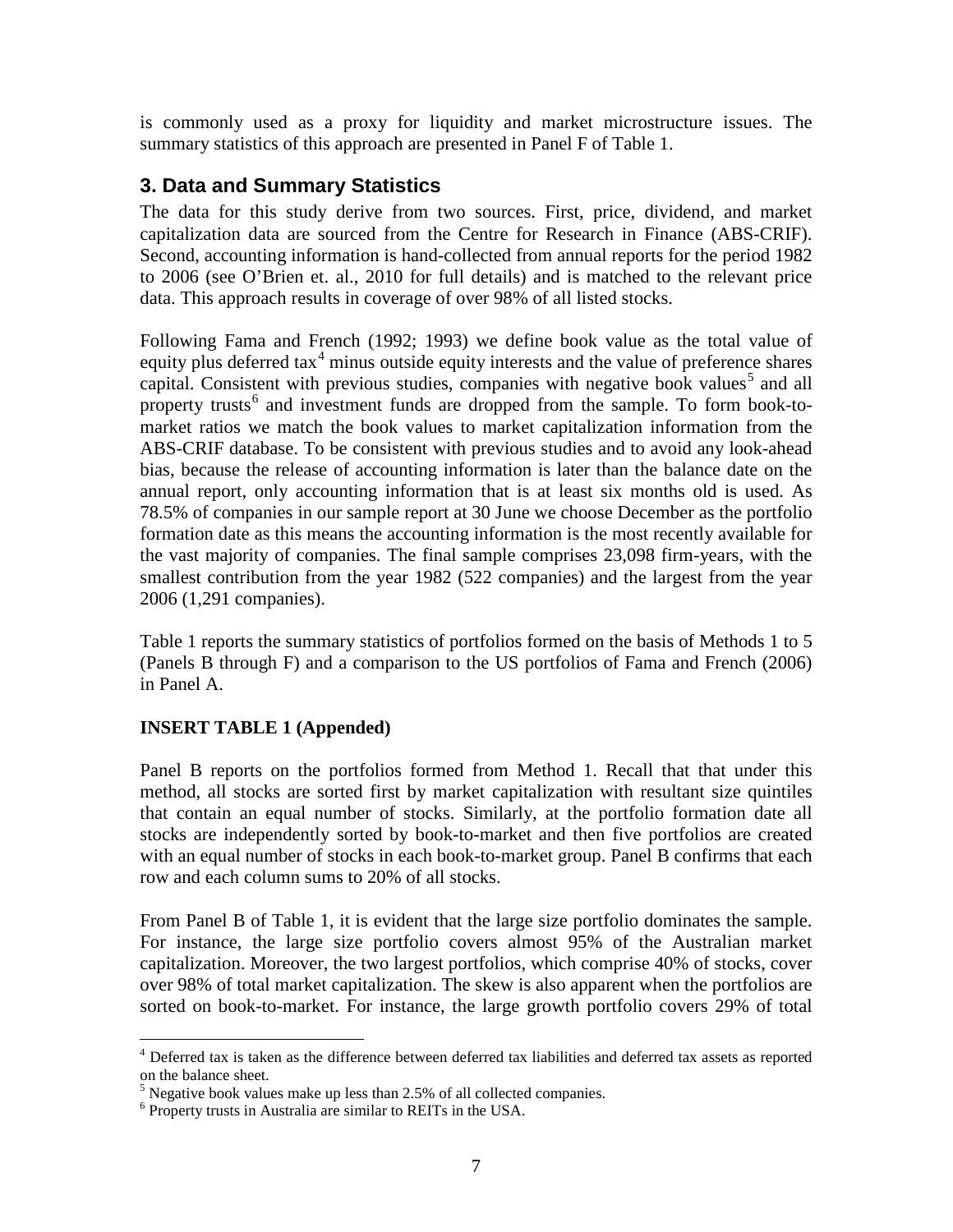market capitalization despite comprising only 5% of stocks. At the other extreme, none of the smallest portfolios exceed 0.1% of total market capitalization. The results in Panel B also demonstrate that a greater number of large stocks are classified as growth rather than value stocks and this reverses as we move down in size from the large to the micro quintile, consistent with prior research of the Australian market (e.g. Docherty et al., 2010; Halliwell et al., 1999; Kassimatis, 2008). The heavy weighting toward large growth stocks is also clearly evident in the US portfolios as documented in Panel A, whereas the smallest size group in the US portfolios reveals only a small bias toward value stocks.

A significant consequence of forcing an equal number of companies into each size group is to produce portfolios with low mean market capitalizations and proportion of total market capitalisation. In Panel B, this effect is particularly pronounced from a comparison of the large portfolios where the average market capitalization is well in excess of \$1 billion whereas the micro portfolios comprise stocks with an average market capitalization of a mere \$3 million. In Australia, the large portfolios have an average size that is 589 times as big as the average size of the micro portfolios. In comparison, the relative difference in the USA is 190 times. Even between the Large and second largest size portfolio the size difference is 26 times with the average market capitalization of the second largest size portfolio being only \$68 million. This is in contrast to the US studies where the difference between the large portfolio and the second largest portfolio is approximately 7 times.

In summary, Panel B reveals that it is difficult to assert much economic importance to the four smallest size portfolios. In particular, any analysis is likely to be of only academic interest as stocks in these portfolios would typically be regarded as not part of a feasible investment universe. This portfolio formation method also makes it difficult to make inferences about the pervasiveness of the value premium given that the method results in the majority of portfolios comprising stocks with potential illiquidity issues, stale prices and the consequent impact on returns.

As indicated earlier, method 1 is the dominant approach used in the extant literature. The key message from our results is that caution is required before reaching conclusions about the systematic nature of any returns characteristic of the portfolios. These findings also have relevance for testing asset pricing models that rely upon similar approaches to portfolio formation. An example is Docherty et al. (2010) who find evidence of a 'tangibility premium' in small companies but not in big companies. Table 3 (p 12) from Docherty et al. (2010) reports the median market capitalization of these 'small' stocks as approximately \$7 million. From our estimates, these small stocks would make up approximately 0.5% of total market capitalization, on average. Thus the evidence of a 'tangibility premium' may not be economically relevant.

A further consequence of this method of portfolio construction is the production of portfolios with high mean book-to-market ratios. This is likely due to the high book-tomarket values associated with the tiny stocks that dominate the four smallest size portfolios. For instance, in Panel B, the book-to-market ratios for the Australian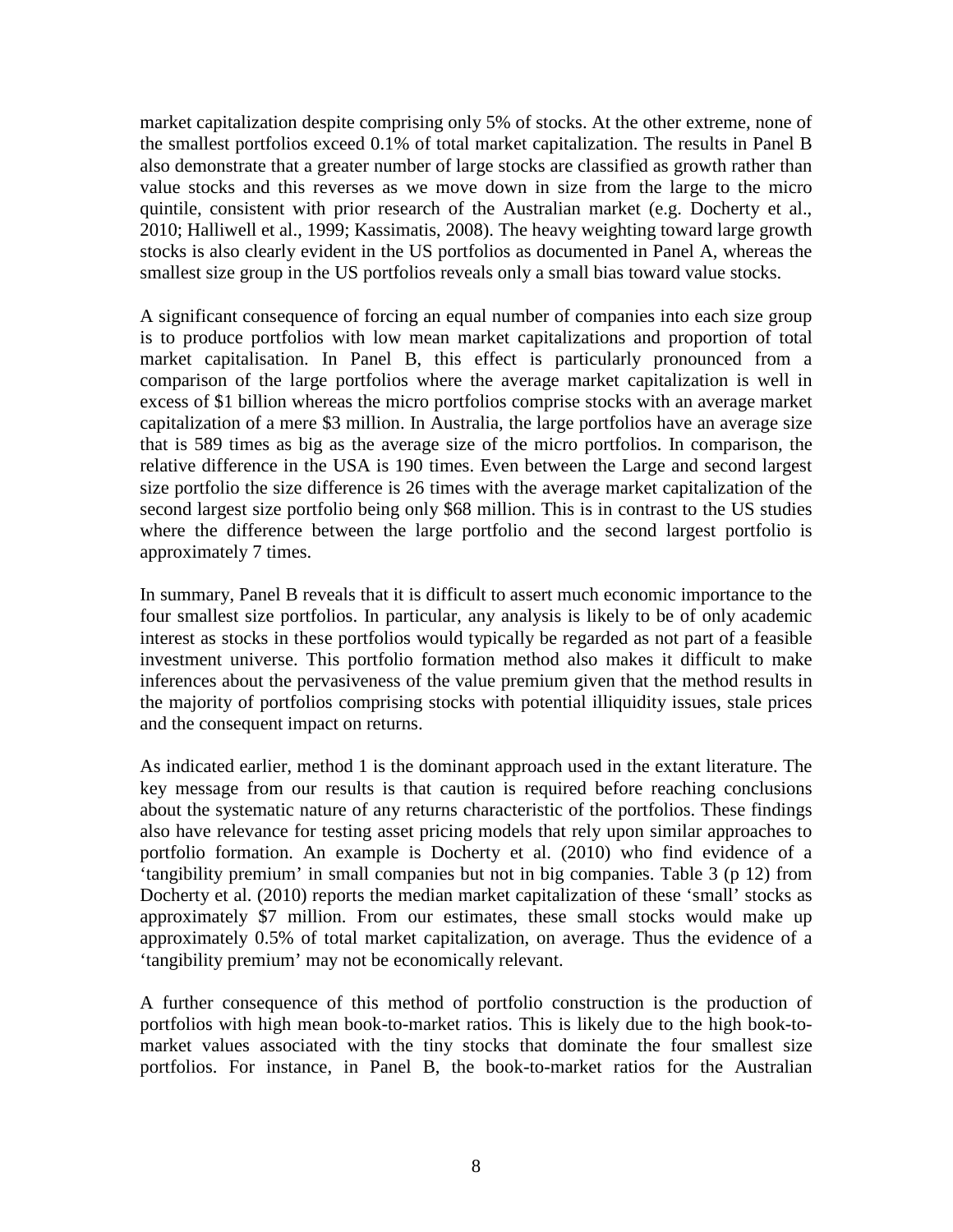portfolios are generally greater than those in the US portfolios (Panel A) but the greatest contrast is between the value portfolios.

Panel C in Table 1 displays summary statistics of portfolios constructed under Method 2. Under this approach, as described in the previous section, the five size portfolios are created by ensuring that pre-determined percentages of total market capitalization are represented in each quintile, where those percentages approximate those found in the US market. For example, Panel C shows the large size portfolio at around 75% of total market capitalization, close to the 73.6% of Fama and French (2006) in Panel A but much less than 94.6% as reported under Method 1 in Panel B.

The new portfolio construction approach in Panel C generates a number of key differences as compared to Panel B. Most importantly, by design, the smaller size groups now represent a much larger proportion of total market capitalization. For example, the two smallest size groups together now account for 5% of total market capitalization compared to 0.5% previously. The reason for this change is due to a higher number of stocks included in the smaller size portfolios. For example, Panel C shows that 60% of companies are now in the micro portfolio compared with 20% in Panel B, and this corresponds much closer with the US evidence (of 58% in Panel A). The new approach lifts the mean market capitalization of all portfolios, in particular the small size portfolios. Hence, where in method 1 the second largest size portfolio begins is now where size portfolio 4 approximately begins. We argue that this method provides a better match with practical investment considerations.

Of some surprise is the change in distribution of stocks across the value-growth spectrum as we move from Method 1 to Method 2. As previously noted, Panel B shows a concentration of growth stocks in the large size portfolios which reverses as we move down the size groups such that there is a concentration of value stocks in the micro portfolios. With the new portfolio construction approach in Panel C, the movement of stocks out of the large size portfolios is non-uniform across the book-to-market dimension. Many more growth stocks than value stocks are lost from the large portfolios suggesting that the previously observed concentration of growth stocks in the large portfolios was driven by a number of relatively small companies. Panel C demonstrates that amongst truly large (and even mid-cap) stocks, they are just as likely to be growth stocks as value stocks.

One potential issue using this method is the small number of companies that enter some portfolios - for example the large-value portfolio contains only 7 companies, on average, over the 25 year time period.<sup>[7](#page-8-1)</sup> This attribute could lead to concentrated and potentially volatile portfolios, although as demonstrated in the next section, the volatility of returns across different portfolio compositions is of similar magnitude.

In Panel D of Table 1, size breakpoints are now based on grouping stocks roughly consistent with major Australian indices. That is, Panel D reports on Method 3. Of note,

<span id="page-10-0"></span> <sup>7</sup> Although, the same large-value portfolio formed using Ken French data from the period 1926-1963 results in a similar small number of companies of just 9 stocks in the portfolio.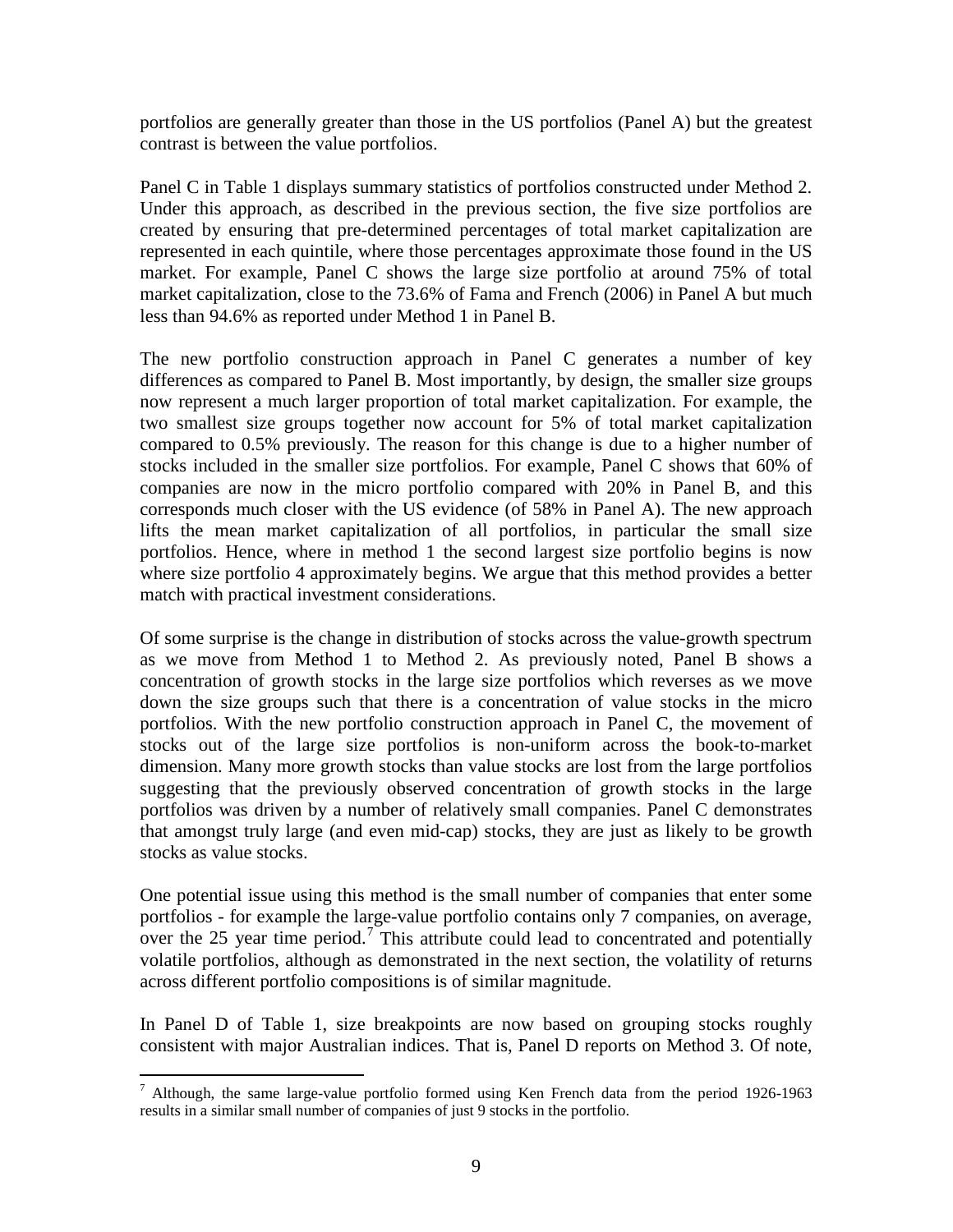any stock outside of the top 500 falls into the micro portfolio. Hence, from a practical perspective, the micro portfolios are unlikely to be of interest. The main consequence of changing the size breakpoint from Method 2 to Method 3 is to push stocks out of the two extreme size groups into their adjacent size groups. As a result, the large portfolios experience a bigger mean market capitalization while the micro portfolios have a smaller mean market capitalization and hence make up a smaller proportion of total market capitalisation. There is no notable change in the distribution of value and growth stocks within size groups.

Panel E reports on Method 4, which utilizes the same size breakpoints as Panel D but now within each size group stocks are ranked by book-to-market and assigned to quintiles with an equal number of stocks in each quintile. Thus, Panel E shows 20% of stocks assigned to each book-to-market portfolio. The most notable consequence of this change is to shift value stocks (and micro-value stocks in particular) into lower book-tomarket portfolios. Hence, the book-to-market ratios in Panel E rise accordingly.

Finally, the evidence reported in Panel F is based on a reduced sample of stocks whereby a filter is applied to exclude stocks with prices of less than \$0.20 ('penny dreadfuls').<sup>[8](#page-10-0)</sup> As expected, the impact of the filter is almost totally restricted to the micro portfolios in which the average number of stocks reduces from 511 to 231 stocks. The mean market capitalization of the micro stocks consequently increases reflecting the loss of very small stocks.

## **4. Portfolio Returns**

The key question that follows from the above discussion is how the various portfolios perform and whether interpretations of results could be affected by the portfolio construction method. As noted earlier, previous research in Australia has generally found that any value premium is restricted to the larger stocks and contrary to the evidence reported in the USA, the value premium is non-existent in the smaller stocks. Using the full sample of all listed stocks over a longer time-series, combined with the new portfolio formation methods, this study results in a more definitive analysis of the value premium in Australia. Our different portfolio methods also allow us to understand the prevalence of the size premium and whether it may only reside in extremely small stocks which may suffer from liquidity and other market microstructure issues. In addition by looking at portfolio formation methods that place more weight on larger and, in general, more liquid stocks we are able to understand the systematic nature of the value and size premium and potentially its investablity.

Table 2 provides the raw returns for the portfolios formed under Methods 1 and 2, together with a comparison against the returns reported for US portfolios by Fama and French (2006). Portfolio returns are constructed as value-weighted, consistent with prior research.

<span id="page-11-0"></span> $8$  Note that in some years this filter reduces the sample to less than 500 stocks meaning that the smallest size portfolio does not have a full 300-month return series. The years in which there is less than 500 stocks are 1982 and 1991. In 1992 and 1993 we have just over 500 stocks.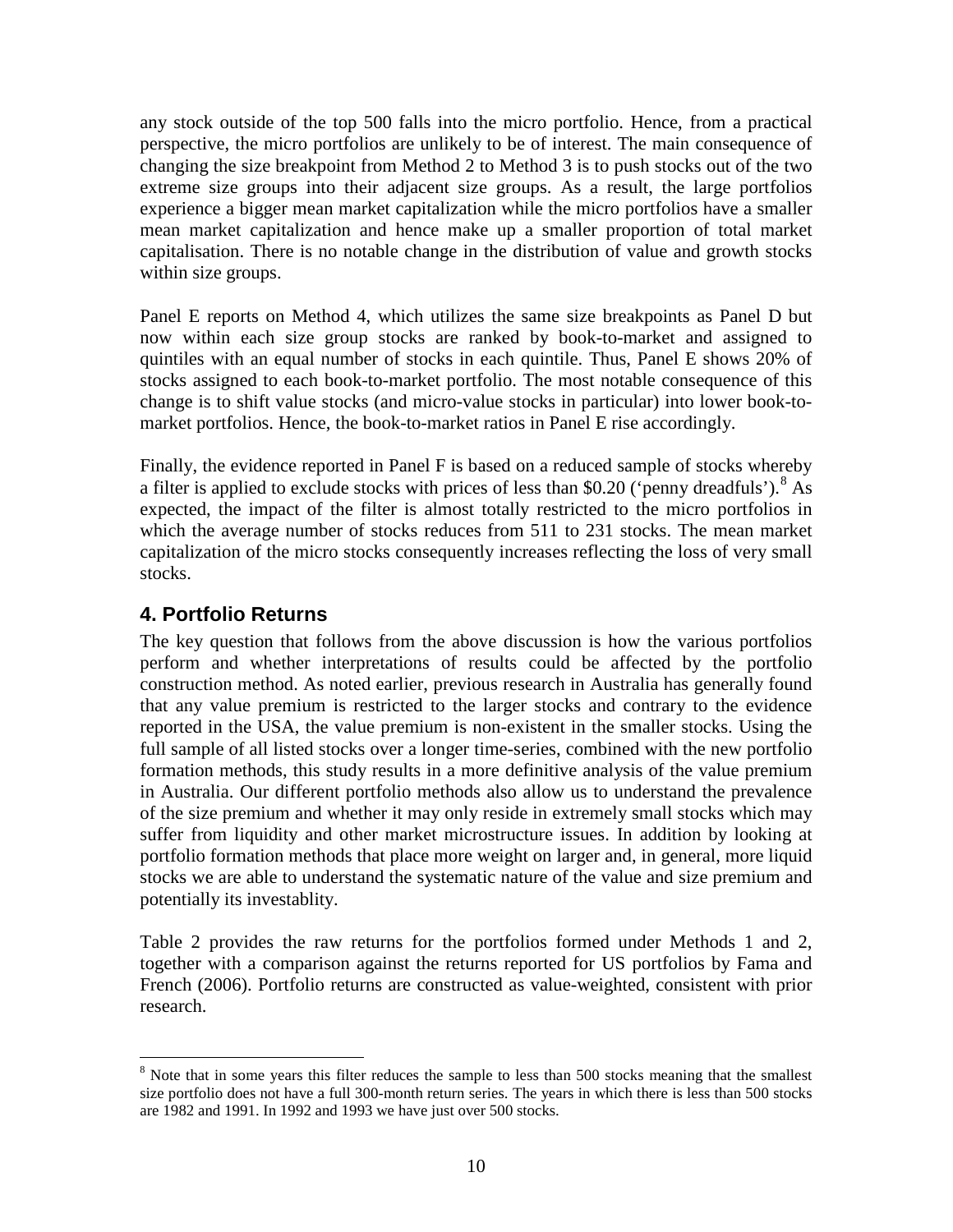## **INSERT TABLE 2 (Appended)**

First, Panel A of Table 2 reports the findings of Fama and French (2006) wherein the US value premium is strongest in the smallest stocks. Turning to the Australian evidence, Panel B reports the returns from Method 1 which involves sorting stocks into quintile portfolios where each portfolio contains an equal number of stocks.

The raw returns on nearly all portfolios in Panel B are positive and significant, which is a reflection of the bullish state of the market over the sample period. However, it is the relative difference in portfolio performance that is of most interest which is represented by the 'Value minus Growth' (VMG) portfolio in the last column of Panel B. Recall that the portfolio construction method used in Panel B has been the dominant method used in prior work. Consistent with prior findings in the Australian market, returns to high bookto-market portfolios are greater than low portfolios for the larger portfolios, and this difference is statistically significant. However, the difference in returns between portfolios disappears for the two smallest portfolios. This latter finding is very much at odds with the US experience (eg Loughran, 1997) as evidenced in Panel A, where the value premium is strongest in the smaller stocks.

Panel C of Table 2 reports value-weighted returns for the portfolios formed using Method 2 whereby size portfolios are constructed on percentages of total market capitalization and book-to-market portfolios formed using breakpoints from the largest 200 stocks only. Comparing Panels B and C, the main difference is in the two smallest portfolios where the value premium is significant and much closer to that observed by Fama and French. A monotonic increase in the micro portfolio returns is now evident as we move from growth to value stocks. A similar pattern is evident in size portfolio 4. Note that the returns on the largest portfolio are similar across Methods 1 and 2 (ie. Panels B and C). The returns on the middle sized portfolios are less under Method 2, consistent with stocks being pushed into smaller portfolios.

The magnitude of the value premium is very large compared to the US experience. In the largest portfolio which is likely to contain very liquid and large companies in Australia, the value premium is almost 1% per month compared to 13 basis points observed in the US market. A premium of this magnitude is clearly of economic significance. The size of the premium remains after adjusting for market movements. For instance, in the large portfolio, the difference between value and growth portfolios on a market-adjusted basis is 0.98% per month while for the micro portfolio the difference is 0.72% per month. Finally, note that the standard deviations show that returns to growth portfolios are generally more volatile than returns to value portfolios, indicating that a self-financing strategy would be more sensitive to the short position rather than the long position.

A further feature of Table 2 is the change in the size premium. Aside from the growth portfolio, the US findings indicate a consistent size premium of around 30-50 basis points between the extreme size portfolios. In Australia, the size premium has been maintained as a constant feature of prior research as evidenced by Panel B. For example, Durand et al. (2007) studying the size anomaly using a method similar to method 1 concludes that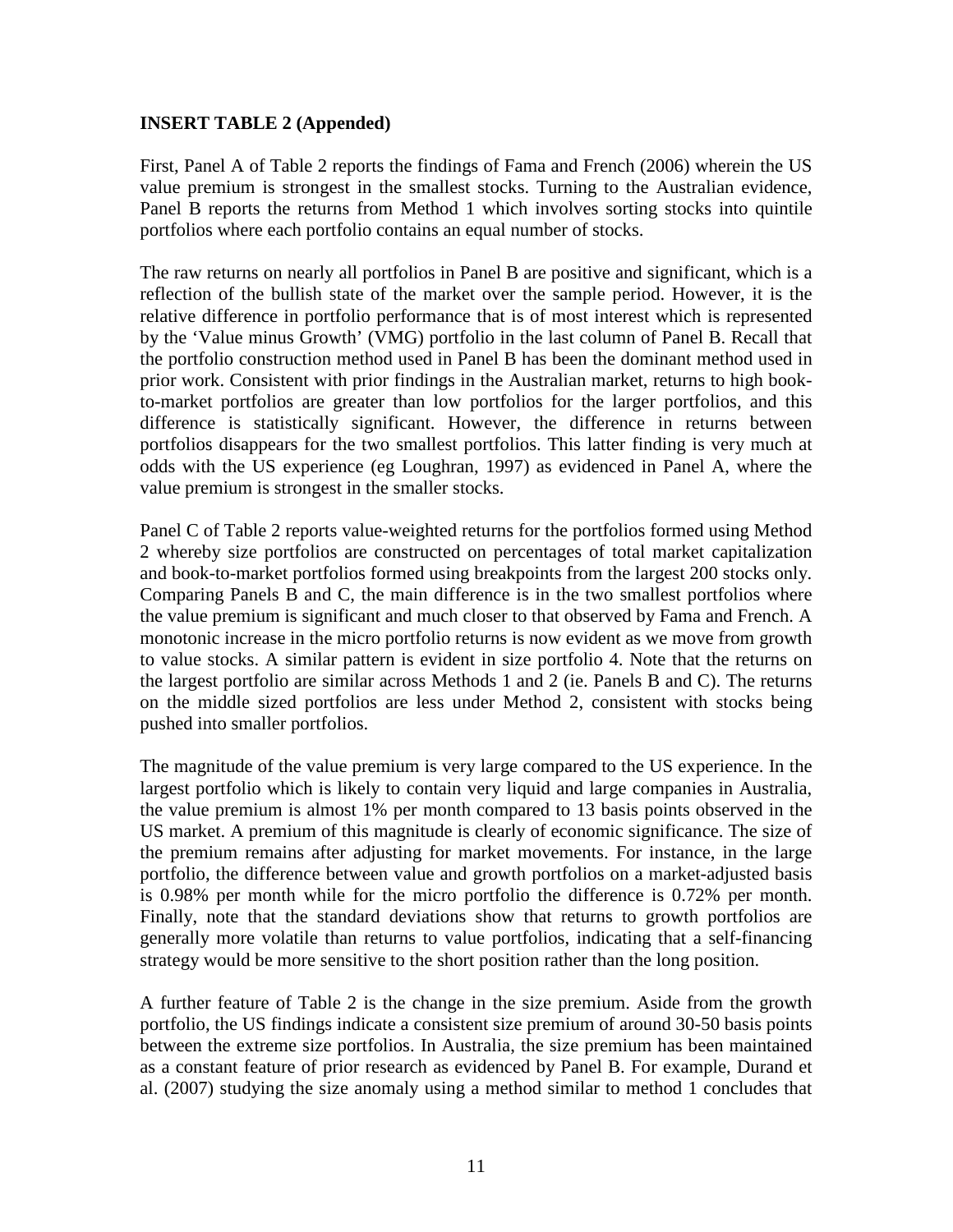*'the results show that in Australia the size premium was present over our entire sample period'* (p318). Looking at Table 3 in Durand et al. (2007) would suggest that the large size premium is present mainly in the smallest size quintile portfolio, which would roughly correspond to our Micro portfolio<sup>[9](#page-11-0)</sup>. Our results in Table 2 panel B confirm this results and would suggest a size premium that exceeded 2% per month across each of the book-to-market sorts, which is consistent with previous research on the size premium in Australia (Brown, et al., 1983; Durand, et al., 2007; Gaunt, et al. 2000). The magnitude of such a premium is staggering if it were realizable. Recall Panel B in Table 1 where we found that that Micro portfolio makes up, on average, a total market capitalization of 0.1%. Hence the evidence of the 'size premium' could just be a manifestation of liquidity and market microstructure issues in these extremely small stocks. This is somewhat confirmed when analyzing the results to Method 2 which finds the size premium is nonexistent in the bottom 2% of total market capitalization. Hence, Method 2 eliminates a long-standing 'anomaly' from prior studies.

To summarize, we confirm that the value premium is present only in larger portfolios when portfolios are constructed using a portfolio formation method that results in an equal number of stocks in each portfolio as has been the dominant method in prior research. In addition we find that the long standing size premium is present in Australia when using the traditional method and is extremely large. However, when portfolios are formed using size and book-to-market breakpoints that more closely align with both feasible investment sets and US research, a large and significant value premium is present across all size ranges. The magnitude of the value premium is economically significant. In contrast, the size premium is negligible at best. These results may indicate the reason previous studies using the traditional portfolio formation method did not find a significant value premium in the smallest stocks is because it was being clouded by liquidity and market microstructure issues leading to large abnormal returns in these stocks. By using method 2 we have more confidence on the systematic nature of the value premium given that the portfolios are more closely aligned with feasible investment sets.

Table 3 reports both raw and market-adjusted returns for the remaining three alternative portfolio construction methods. Panel A reports on Method 3 which uses size breakpoints based on typical Australian stock index groupings rather than percentages of total market capitalization. Recall in the discussion of Table 1 that the main impact of changing the way the size portfolios are created is to shift stocks out of the two extreme size portfolios and into the adjacent size groups, which results in the large stocks getting bigger and the micro stocks getting smaller.

## **INSERT TABLE 3 (Appended)**

There is little impact on raw returns from the change in method for the larger portfolios, with the value premium remaining intact at around 1%. However, there is a significant fall in the value premium on the micro portfolio principally driven by a large increase in returns to the growth (micro) portfolio. When these returns are adjusted for market

<span id="page-13-0"></span><sup>&</sup>lt;sup>9</sup> Brown et al (1983) and Gaunt et al. (2000) also found that the size premium in Australia is generally only found in the smallest size portfolio.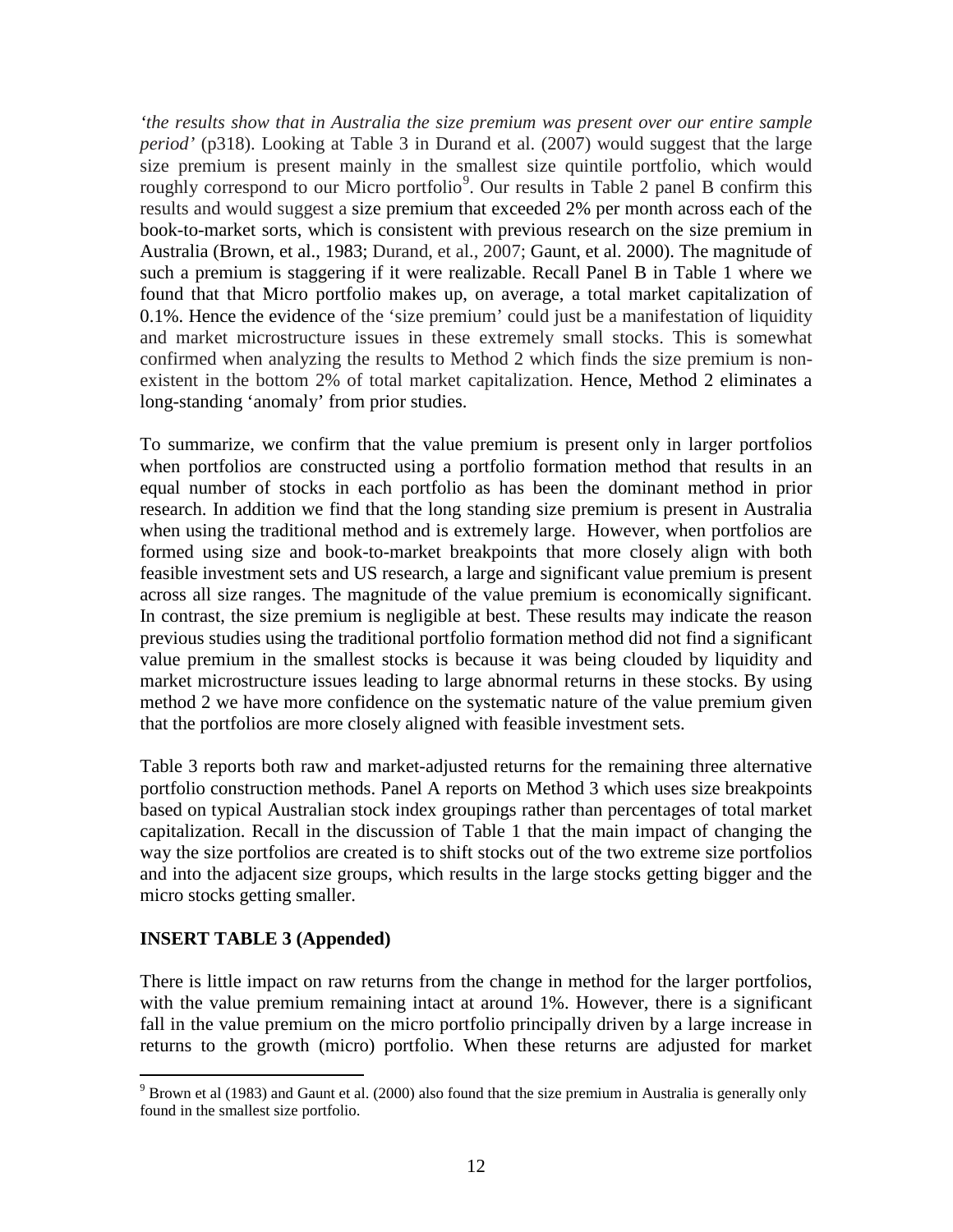movements, as expected, returns across all portfolios fall. The growth portfolios all under-perform the market with the exception of the micro portfolio. However, the value premium remains as the market adjustment produces a constant reduction in all portfolio returns. The consistent finding of a value premium in the top 500 should be of interest to portfolio managers.

Panel B of Table 3 reports on Method 4. Recall that the effect of this portfolio construction method was to shift a large number of value stocks down into lower bookto-market portfolios, particularly amongst the smaller stocks. This change in method has little impact on raw or market-adjusted returns compared to Method 3. That is, the portfolio returns do not appear particularly sensitive to the book-to-market sort compared to the size sort.

Panel C of Table 3 reports on Method 5 which uses the same approach to building portfolios as Method 4 except that stocks with a share price less than 20 cents are excluded. Recall from Table 1 that the main impact of this was a significant reduction in the number of micro stocks. Hence, it is not surprising to find the dominant effect of this change is on the returns of the micro portfolios. As might be expected, the raw and market-adjusted returns of all micro portfolios are now lower whereas the returns on the four larger portfolios remain substantially unchanged. In addition there is evidence of a value premium in all size categories that monotonically increases from large to micro. This result is suggestive that liquidity and market microstructure issues are 'hiding' the value premium in stocks outside of the top 500 in Australia<sup>[10](#page-13-0)</sup>.

It is interesting to also compare how the 'size premium' changes with the application of a simple share price filter. Using method 4 there is evidence of a size premium of around 0.8% across the value portfolios but applying this share price filter in method 5 removes this size premium. This is again suggestive that the long-standing size anomaly in Australia is present because of liquidity and market microstructure issues in extremely small stocks.

Summarizing Table 3, the changes in portfolio construction method do not substantially alter the returns for the larger portfolios, however, there are impacts on the micro portfolios with little evidence of the size premium once 'penny dreadfuls' are removed. We also find that the 'penny dreadfuls' could be masking the value premium in micro stocks as once these stocks are removed we find a large value premium evident across all size groupings.

## **5. Conclusion**

Prior studies of the value premium have employed a portfolio formation technique where an equal number of stocks enter each sort. This approach results in the majority of portfolios containing only a small proportion of investable stocks. From a practical

<sup>&</sup>lt;sup>10</sup> It is interesting to note that Brailsford and O'Brien (2008) find a similar result for momentum with stocks outside of the top 500 showing no evidence of momentum.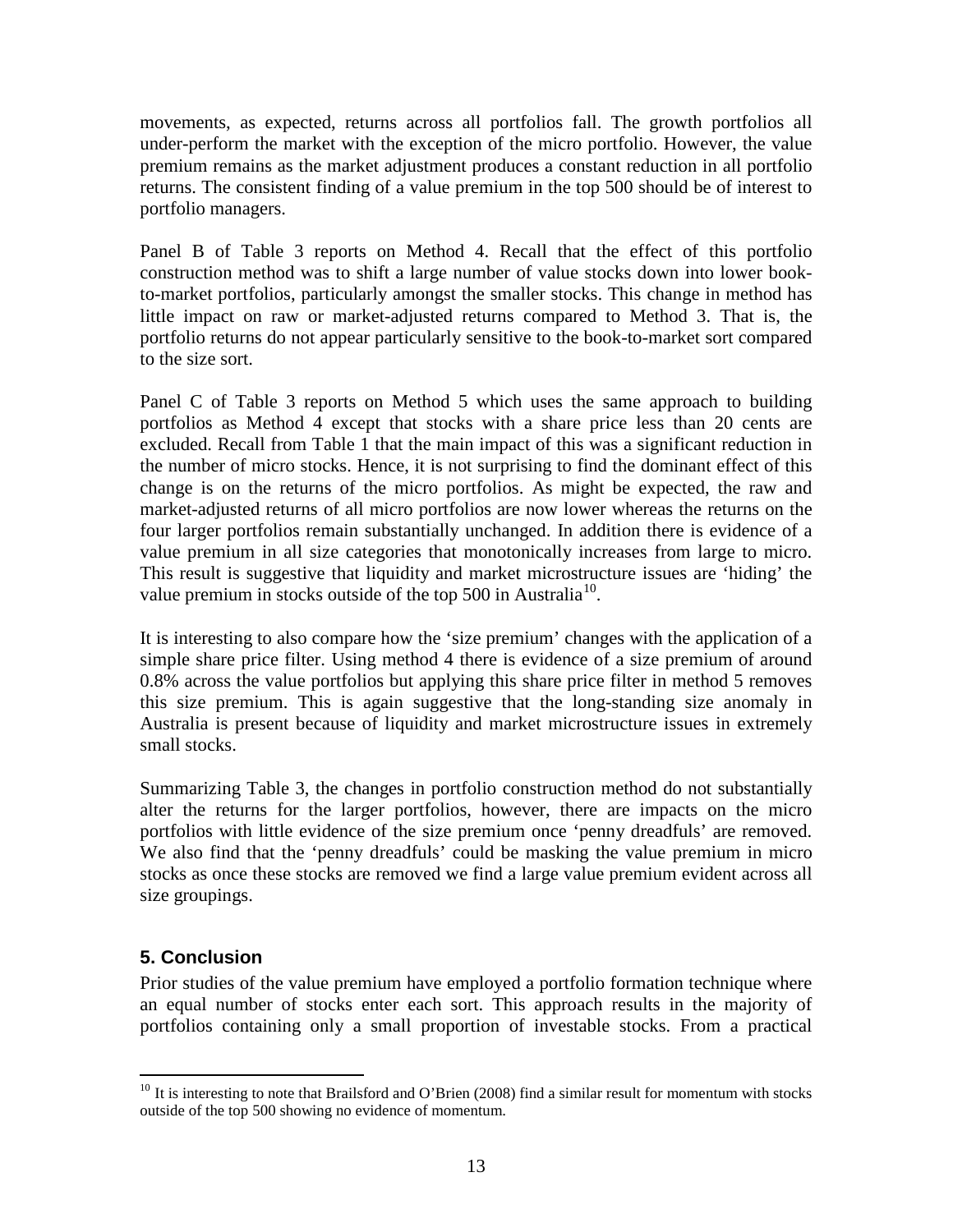investment perspective, it is important to know the characteristics of the portfolios in which supposed premiums reside (Loughran, 1997; Fama and French, 2008).

For instance, we show that in Australia, the traditional size sort leads to a very high proportion (around 95%) of total market capitalization being accounted for by stocks in just one size quintile. While the three smallest size quintiles make up just 1.5% of total market capitalization. In comparison, the largest stock size quintile in the US market comprises around 75% of total market capitalization, while the three smallest size quintiles in the US market still contain over 12% of total market capitalization. The large proportion of market value represented by just one size quintile is potentially problematic. It makes a meaningful comparison with benchmark studies difficult, and raises questions as to how much importance can be placed on an analysis where the majority of portfolios represent such an insignificant proportion of total market capitalization.

We analyse different portfolio formation methods using a variety of breakpoints. The two broad approaches either employ breakpoints that match the proportion of total market capitalization between markets or breakpoints that mirror market indexes to reflect the different investible parts of the stock market.

The results from the different methods lead to different conclusions. For example, previous studies in Australia find evidence of the value premium only being present in the largest stocks, in contrast to the results from the US market. We highlight that the absence of a value premium in smaller stocks is true only for extremely small stocks. Once we form portfolios that more represent more realistic investment sets, we find a value premium that is systematic across all size categories and generally increases inversely with size. This value premium is around 1% per month which is significantly larger than that documented elsewhere. This large premium is present even within portfolios that mirror market indices, although we note some of the resultant portfolios comprise relatively few stocks which itself raises concerns over diversification strategies.

These findings are likely to be of interest to portfolio managers. The results reveal the value premium in Australia is a pervasive, market-wide characteristic that is not limited to small, illiquid stocks. In contrast, we find the previously pervasive size premium largely disappears once portfolios are formed that better represent feasible investment sets and once 'penny dreadfuls' are removed.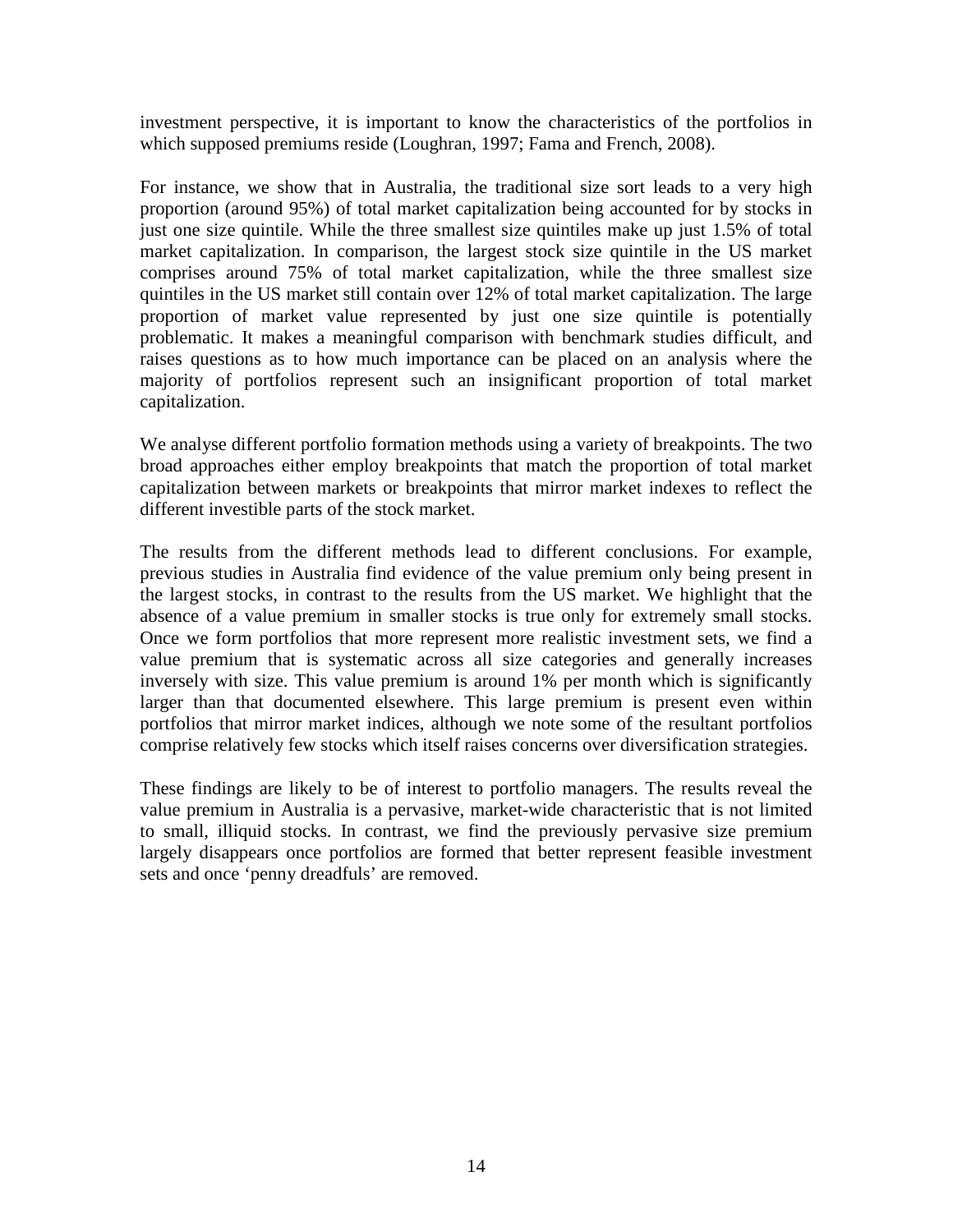## **Acknowledgments**

The authors gratefully acknowledge financial assistance provided by Dimensional Fund Advisors (DFA) Australia and the Australian Research Council through ARC Linkage Grant (LP0453913). The paper forms part of a larger project undertaken collaboratively with Monash University. The authors thank Joey Low and Daniel Chai for assistance with the database. Most of the work for this paper was completed while O'Brien was at the University of Queensland. The views expressed in this paper are the authors and do not necessarily reflect the views of Schroders Investment Management Australia Limited.

## **References**

Bagella, M., Becchetti, L., Carpentieri, A., 2000. The first shall be last: Size and value strategy premia at the London Stock Exchange. Journal of Banking and Finance. 24, 893- 919.

Brailsford, T., O'Brien, M.A., 2008. Disentangling Size from Momentum in Australian Stock Returns. Australian Journal of Management. 33, 463-484.

Brown, P., Keim, D.B., Kleidon, A.W., Marsh, T.A., 1983. Stock Return Seasonalities and the Tax-Loss Selling Hypothesis. Journal of Financial Economics. 12, 105-127.

Chan, L.K., Hamao, Y., Lakonishok, J., 1991. Fundamentals and stock returns in Japan. Journal of Finance. 46, 1739-1764.

Chui, A.C., Wei, K.J., 1998. Book-to-market, firm size and the turn of the year effect: Evidence from Pacific-Basin emerging markets. Pacific Basin Finance Journal. 59, 275- 293.

Daniel, K., Titman, S., Wei, K. J., 2001. Explaining the cross-section of stock returns in Japan: Factors or characteristics?, Journal of Finance. 56, 743-766.

Dimson, E., Nagel, S., Quigley, G., 2003. Capturing the value premium in the United Kingdom. Financial Analysts Journal. 59, 35-45.

Docherty, P., Chan, H., Easton, S., 2010. Tangibility and investment irreversibility in asset pricing. Accounting and Finance. Forthcoming.

Durand, R.B., Juricev, A., Smith, G.W., 2007. SMB - arousal, disproportionate reaction and the size-premium. Pacific-Basin Finance Journal. 15, 315-328.

Elfakhani, S., Lockwood, L.J., Zaher, T.S., 1998. Small firm and value effects in the Canadian stock market. Journal of Financial Research. 21, 277-291.

Fama, E.F., French, K.R., 1992. The cross-section of expected stock returns. Journal of Finance. 47, 427-465.

Fama, E.F., French, K.R., 1993. Common risk factors in the returns on stocks and bonds. Journal of Financial Economics. 33, 3-56.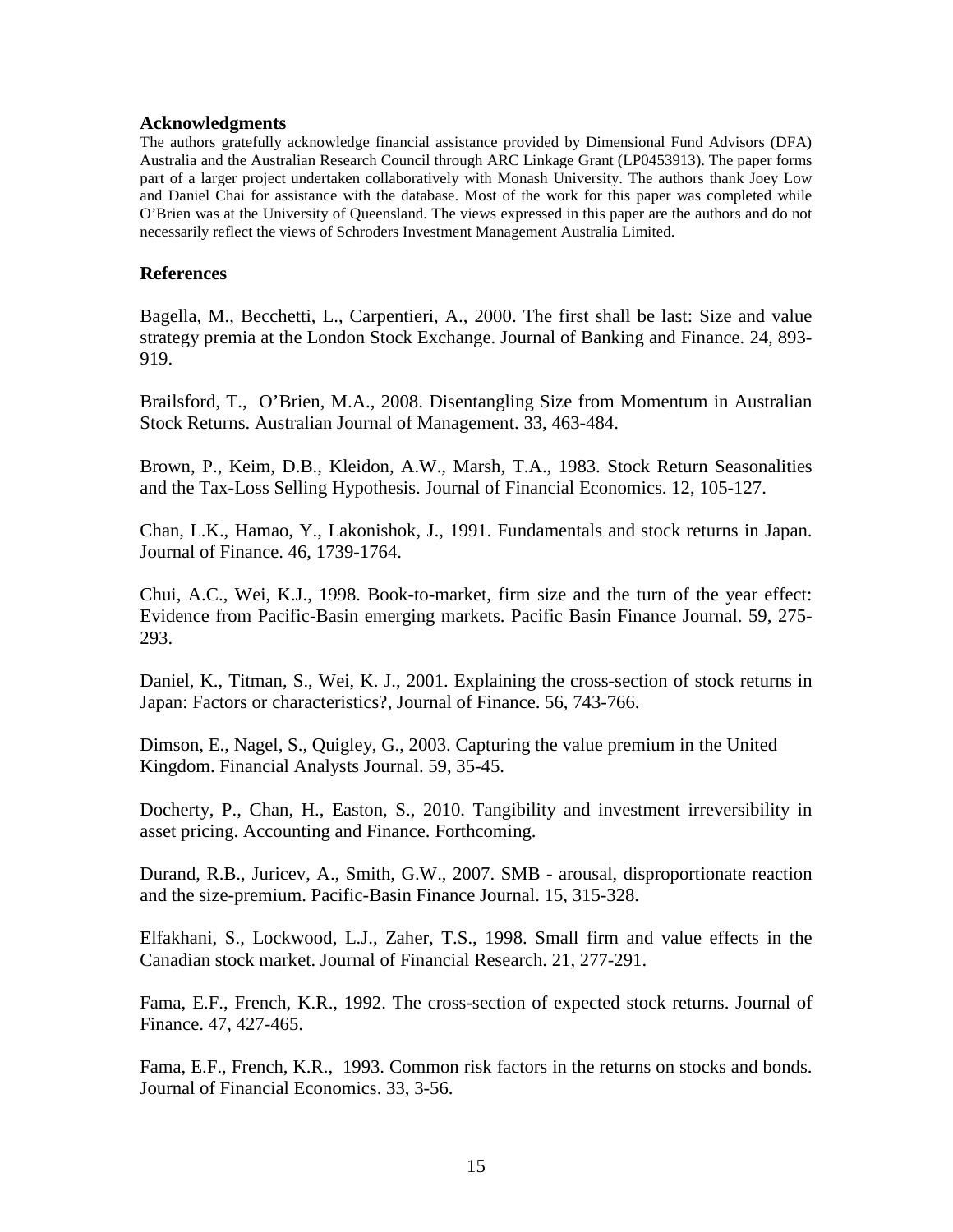Fama, E.F., French, K.R., 2006. The value premium and the CAPM. Journal of Finance. 61, 2163-2185.

Fama, E.F., French, K.R., 2008. Dissecting anomalies. Journal of Finance. 63, 1653- 1678.

Gaunt, C., Gray, P., McIvor, J., 2000. The impact of share price on seasonality and size anomalies in Australian equity returns. Accounting and Finance. 40, 33-50.

Gaunt, C., 2004. Size and Book-to-market effects and the Fama French three factor asset pricing model: Evidence from the Australian stockmarket. Accounting and Finance. 44, 27-44.

Halliwell, J., Heaney, R., Sawicki, J., 1999. Size and book-to-market effects in Australian share markets: A time series analysis. Accounting Research Journal. 12, 122-137.

Kassimatis, K., 2008. Size, Book to Market and Momentum Effects in the Australian Stock Market. Australian Journal of Management. 33, 145-168

Kothari, S.P., Shanken, J., Sloan, R., 1995. Another look at the cross-section of Expected Stock Returns. Journal of Finance. 50, 185-224.

Loughran, T., 1997. Book-to-market across firm size, exchange, and seasonality: Is there an effect. Journal of Financial and Quantitative Analysis. 32, 249-268.

O'Brien, M.A., Brailsford, T., Gaunt, C., 2010. Interaction of size, book-to-market and momentum effects in Australia. Accounting and Finance. 50, 197-220.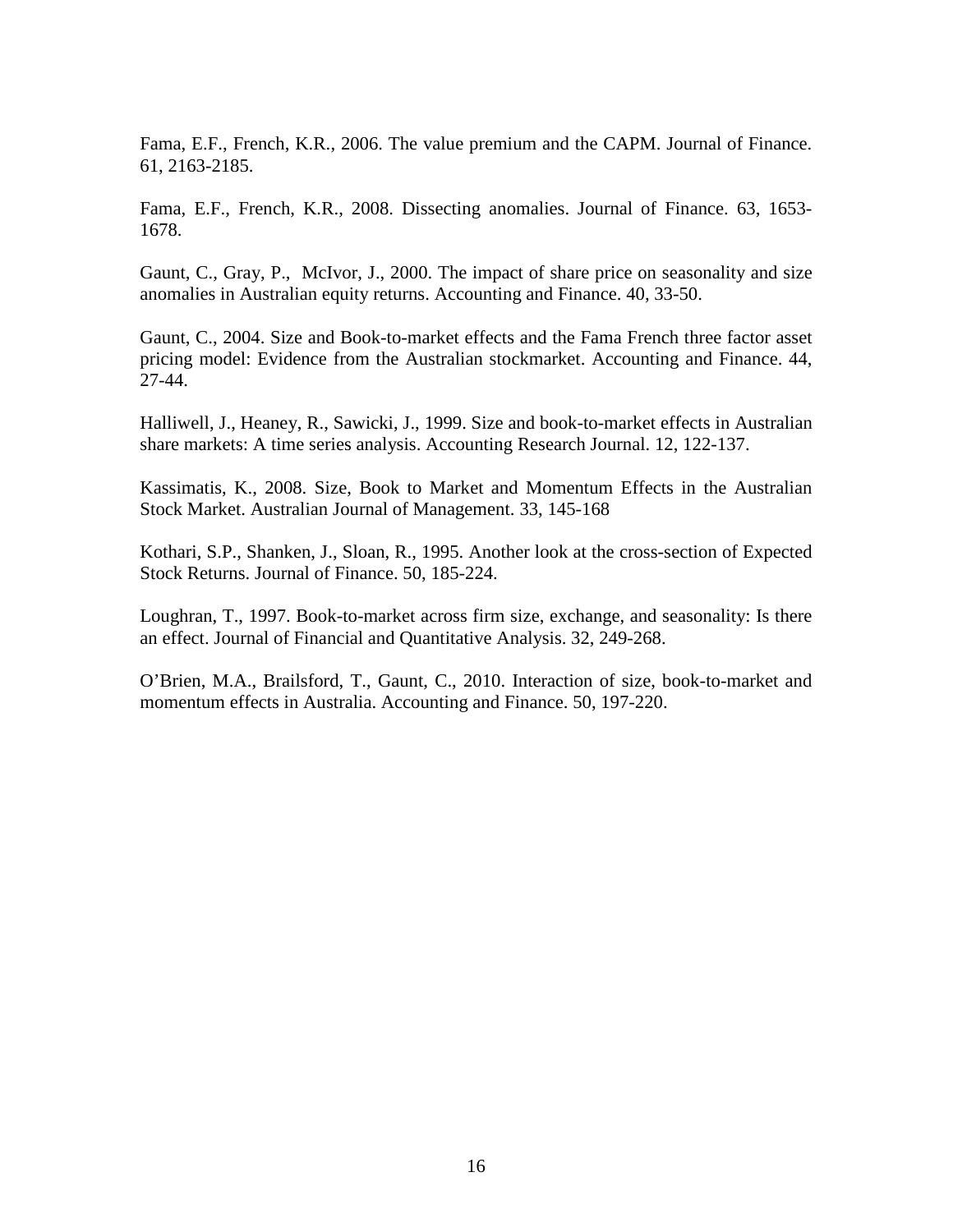Panel A: Summary statistics of US portfolios from Fama and French (2006). Size breakpoints are determined by sorting NYSE stocks by market capitalization. BM breakpoints are determined by sorting NYSE stocks by BM. These breakpoints are then applied to all stocks from NYSE, AMEX and Nasdaq.

|                   | Panel A1: Average Number of Companies in each Portfolio |     |      |     |       |       |
|-------------------|---------------------------------------------------------|-----|------|-----|-------|-------|
|                   | Growth                                                  |     |      |     | Value | Total |
| Large             | 108                                                     | 66  | 52   | 43  | 26    | 295   |
| 2                 | 100                                                     | 75  | 64   | 53  | 35    | 327   |
| 3                 | 121                                                     | 88  | 81   | 67  | 48    | 405   |
| 4                 | 163                                                     | 117 | 114  | 103 | 79    | 576   |
| Micro             | 532                                                     | 337 | 338  | 402 | 645   | 2254  |
| T <sub>ofol</sub> | 1.021                                                   | coo | 0.10 | CCO | ooo   |       |

# **Panel A2: % of Total Number of Companies**<br> **Panel B2: % of Total Number of Companies**<br> **Panel B2: % of Total Number of Companies**<br> **Panel B2: % of Total Number of Companies**

|       | Panel A3: Mean Market Capitalization (\$ millions) |       |       |       |       |
|-------|----------------------------------------------------|-------|-------|-------|-------|
|       | Growth                                             |       | 3     |       | Value |
| Large | 10.240                                             | 7.658 | 6.608 | 5.454 | 5,001 |
| 2     | 1.147                                              | 1.142 | 1.150 | 1.160 | 1,156 |
| 3     | 444                                                | 452   | 453   | 456   | 464   |
| 4     | 186                                                | 188   | 191   | 189   | 185   |
| Micro | 39                                                 | 42    | 40    | 36    | 27    |

|       |        |       |       | Panel A4: % of Total Market Capitalization |       |       |
|-------|--------|-------|-------|--------------------------------------------|-------|-------|
|       | Growth |       | 3     | 4                                          | Value | Total |
| Large | 32.8%  | 15.5% | 11.6% | $9.0\%$                                    | 4.7%  | 73.6% |
| 2     | 3.9%   | 2.9%  | 2.6%  | 2.2%                                       | 1.5%  | 13.1% |
| 3     | 1.9%   | 1.4%  | 1.3%  | 1.1%                                       | 0.1%  | 5.8%  |
| 4     | 1.1%   | 0.8%  | 0.8%  | 0.7%                                       | 0.5%  | 3.9%  |
| Micro | 0.7%   | 0.5%  | 0.5%  | 0.5%                                       | 0.7%  | 2.9%  |
| Total | 40.4%  | 21 1% | 16.8% | 13.5%                                      | 7.5%  |       |

|       | Panel A5: Mean Book-to-market Ratios |      |      |      |       |
|-------|--------------------------------------|------|------|------|-------|
|       | Growth                               |      |      |      | Value |
| Large | 0.26                                 | 0.53 | 0.75 | 0.99 | 1.49  |
| 2     | 0.27                                 | 0.55 | 0.75 | 1.02 | 1.62  |
| 3     | 0.27                                 | 0.54 | 0.75 | 1.00 | 1.62  |
| 4     | 0.27                                 | 0.55 | 0.75 | 1.02 | 1.62  |
| Micro | 0.27                                 | 0.57 | 0.77 | 1.02 | 1.77  |

## **Table 1 – Summary statistics for various Size-BM portfolios**

Panel B: Method 1: Summary statistics of Australian portfolios constructed using the approach of prior Australian studies. All stocks are sorted by market capitalization and broken into five size groups with equal number of stocks in each group. Independently, all stocks are sorted by BM and broken into five groups with equal number of stocks in each group.

|       | Panel A1: Average Number of Companies in each Portfolio |     |     |     |       |       |       |        |     | <b>Panel B1: Number of Companies</b> |     |       |       |       |        | <b>Panel C1: Number of Companies</b> |     |       |
|-------|---------------------------------------------------------|-----|-----|-----|-------|-------|-------|--------|-----|--------------------------------------|-----|-------|-------|-------|--------|--------------------------------------|-----|-------|
|       | Growth                                                  |     |     |     | Value | Total |       | Growth |     |                                      |     | √alue | Total |       | Growth |                                      |     | Value |
| Large | 108                                                     |     |     | 40  | 26    | 295   | Large | 52     |     |                                      |     |       | 183   | Large |        |                                      |     |       |
|       | 100                                                     |     | 64  |     | 35    | 327   |       | 40     |     |                                      |     |       | 185   |       |        |                                      |     | 18    |
|       | 121                                                     |     |     | 67  | 48    | 405   |       |        |     |                                      | 39  |       | 185   |       |        |                                      |     | 28    |
|       | 163                                                     |     | 114 | 103 | 79    | 576   |       |        |     |                                      |     |       | 185   |       |        |                                      | 29  | 52    |
| Micro | 532                                                     | 337 | 338 | 402 | 645   | 2254  | Micro | 29     | ںے  |                                      |     |       | 185   | Micro | 88     |                                      | 97  | 281   |
| Tota  | .024                                                    | 683 | 649 | 668 | 833   |       | Гоtа  | 185    | 184 | 186                                  | 184 | 184   |       | Tota  | 164    | 147                                  | 176 | 386   |

|       | Growth |        |        |       | Value | Total |       | Growth |       |         |       | Value | Total |       | Growth  |       |        |         | Value | Total |
|-------|--------|--------|--------|-------|-------|-------|-------|--------|-------|---------|-------|-------|-------|-------|---------|-------|--------|---------|-------|-------|
| Large | 2.8%   | .7%    | .3%    |       | 0.7%  | 7.6%  | Large | 5.6%   | 5.7%  | 7%،     | 2.7%  | 1.1%  | 19.8% | Large | $1.1\%$ | .5%   | .4%    | $.1\%$  | 0.7%  | 5.8%  |
|       | 2.6%   | .9%    | $.7\%$ | .4%   | 0.9%  | 8.5%  |       | 4.3%   | 4.6%  | l.4%    | 4.2%  | 2.5%  | 20.0% |       | 2.0%    | .6%   | $.7\%$ | .9%     | 1.8%  | 9%    |
|       | 3.1%   | 2.3%   | 2.1%   |       | 1.2%  | 10.5% |       | 3.7%   | 3.8%  | 4.2%    | 4.2%  | 4.1%  | 20.0% |       | .7%     | .6%   | .7%    | .8%     | 2.7%  | 9.6%  |
|       | 4.2%   | 3.0%   | 3.0%   | 27%   | 2.0%  | 14.9% |       | 3.3%   | 3.4%  | $3.7\%$ | 4.6%  | 5.2%  | 20.0% |       | 2.7%    | 2.1%  | 2.3%   | 2.9%    | 5.1%  | 15.1% |
| Micro | 13.8%  | 8.7%   | 8.8%   | 10.4% | 16.7% | 58.4% | Micro | 3.1%   | 2.5%  | $3.1\%$ | 4.2%  | 7.0%  | 20.0% | Micro | 8.8%    | 6.9%  | $.4\%$ | $9.6\%$ | 27.8% | 60.4% |
| Total | 26.5%  | ' 7 7% | 16.8%  | 17.3% | 21.6% |       | Totai | 20.0%  | 19.9% | 20.2%   | 19.9% | 19.9% |       | Total | 16.2%   | 13.7% | 14.5%  | 17.4%   | 38.2% |       |

## *Panel A3: Mean Market Capitalization (\$ millions) Panel B3: Mean Market Capitalization (\$ millions) Panel C3: Mean Market Capitalization (\$ millions)*

|       | Growth |       |                 |       | Value |       | Growth                         |       |      |            | Value |       | Growth |                        |       |       | Value |
|-------|--------|-------|-----------------|-------|-------|-------|--------------------------------|-------|------|------------|-------|-------|--------|------------------------|-------|-------|-------|
| Large | 10,240 | 7,658 | 6,608           | 5.454 | 5,001 | ∟arge | .895                           | 2,094 | .526 | 0.042      | 1,687 | _arge | 5.129  | 6,288                  | 5,341 | 3,871 | 4,507 |
|       | .147   | 142   | ,150            | .160  | .156  |       | $\overline{\phantom{a}}$<br>٢U | 69    |      | 69         |       |       | 694    | 699                    | 659   | 653   | 619   |
|       | 444    | 452   | 453             | 456   | 464   |       | $\sim$<br>۷J                   | 20    |      | 1 Q<br>. ט |       |       | 207    | $\Omega$<br><u> 21</u> | 212   | 216   | 206   |
|       | 186    | 188   | 19 <sup>1</sup> | 189   | 185   |       |                                |       |      |            |       |       |        |                        |       |       | 75    |
| Micro | 39     |       |                 | 36    | ົ     | Micro |                                |       |      |            |       | Micro |        |                        |       |       | 10    |

|       |        |       |         | <b>Panel A4: % of Total Market Capitalization</b> |       |       |       |        | <b>Panel B4: % of Total Market Capitalization</b> |         |      |         |              |       |        | <b>Panel C4: % of Total Market Capitalization</b> |         |      |       |       |
|-------|--------|-------|---------|---------------------------------------------------|-------|-------|-------|--------|---------------------------------------------------|---------|------|---------|--------------|-------|--------|---------------------------------------------------|---------|------|-------|-------|
|       | Growth |       |         |                                                   | √alue | Total |       | Growth |                                                   |         |      | Value   | <b>Total</b> |       | Growth |                                                   |         |      | Value | Total |
| Large | 32.8%  | 15.5% | 1.6%    | $9.0\%$                                           | 4.7%  | 73.6% | Large | 29.3%  | 33.0%                                             | 19.5%   | '.8% | 5.0%    | 94.6%        | Large | 16.4%  | 21.3%                                             | 7.1%    |      | ' 7%  | 75.2% |
|       | 3.9%   | 2.9%  | 2.6%    | 2.2%                                              | .5%   | 13.1% |       | 0.8%   | 0.9%                                              | 0.8%    | 0.8% | 0.4%    | 3.8%         |       | 3.3%   | 2.9%                                              | 2.9%    | 3.1% | 2.7%  | 14.9% |
|       | . .9%  | .4%   | .3%     | 10 <sub>6</sub>                                   | 0.1%  | 5.8%  |       | 0.2%   | 0.2%                                              | $2.2\%$ | 0.2% | 0.2%    | 1%،          |       | 0.9%   | 0.8%                                              | $0.9\%$ | 0.9% | .4%   | 5.0%  |
|       | .1%،   | 0.8%  | $0.8\%$ | 0.7%                                              | 0.5%  | 3.9%  |       | 0.1%   | 0.1%                                              | $0.1\%$ | 0.1% | $0.1\%$ | 0.4%         |       | 0.5%   | 0.4%                                              | $0.5\%$ | 0.6% | 1.0%  | 3.0%  |
| Micro | 0.7%   | 0.5%  | 0.5%    | 0.5%                                              | 0.7%  | 2.9%  | Micro | 0.0%   | $0.0\%$                                           | $0.0\%$ | 0.0% | 0.0%    | 0.1%         | Micro | 0.3%   | 0.3%                                              | $0.3\%$ | 0.4% | 0.8%  | 2.0%  |
| Tota  | 40.4%  | $1\%$ | 16.8%   | 13.5%                                             | 7.5%  |       | Totai | 30%    | 34%                                               | 21%     | 9%   | 6%      |              | Гоtа  | 21%    | 26%                                               | 22%     | 18%  | 14%   |       |

## *Panel A5: Mean Book-to-market Ratios Panel B5: Mean Book-to-market Ratios Panel C5: Mean Book-to-market Ratios*

|       | Growth |      |      |       | Value |       | Growth |      |      |                  | Value |       | Growth |      |      |      | Value |
|-------|--------|------|------|-------|-------|-------|--------|------|------|------------------|-------|-------|--------|------|------|------|-------|
| Large | 0.26   | 0.53 | 0.75 | 0.99  | 1.49  | Large | 0.31   | 0.60 | 0.88 | 1.27             | 2.57  | Large | 0.30   | 0.53 | 0.72 | 0.96 | 1.61  |
|       | 0.27   | 0.55 | 0.75 | 1.02  | 1.62  |       | 0.30   | 0.60 | 0.89 | i.28             | 7.58  |       | 0.28   | 0.53 | 0.73 | 0.97 | 78،،  |
|       | 0.27   | 0.54 | 0.75 | 00. ا | 1.62  |       | 0.28   | 0.60 | 0.90 | 1.31             | 3.69  |       | 0.28   | 0.53 | 0.72 | 0.97 | 2.00  |
|       | 0.27   | 0.55 | 0.75 | .02   | 1.62  |       | 0.28   | 0.61 | 0.89 | 1.30             | 2.93  |       | 0.27   | 0.54 | 0.73 | 0.98 | 1.87  |
| Micro | 0.27   | 0.57 | 0.77 | 1.02  | 1.77  | Micro | 0.26   | 0.6C | 0.90 | 1.3 <sup>1</sup> | 4.88  | Micro | 0.25   | 0.53 | 0.73 | 0.97 | 2.80  |

Panel C: Method 2: Summary statistics of Australian portfolios constructed using an approach that parallels Fama and French. Size breakpoints are determined by percentage of total market capitalization and BM breakpoints are determined by sorting the top 200 stocks only on BM and applying these breakpoints to the rest of the market.

## *Panel C1: Number of Companies*

|                   | Growth |     |     |     | Value | Total |       | Growth   |     |     |     | Value | Total |       | Growth |     |     | Value | Total |
|-------------------|--------|-----|-----|-----|-------|-------|-------|----------|-----|-----|-----|-------|-------|-------|--------|-----|-----|-------|-------|
| Large             | 108    | 66  | 52  | 40. | 26    | 295   | Large | 52       |     | 43  | دے  | 10    | 183   | Large |        |     |     |       | 59    |
|                   | 100    | 75  | 64  |     | კე    | 327   |       | 40       | 44  |     |     | دے    | 185   |       | 20     |     |     | 18    | 91    |
|                   | 121    | 88  | 81  |     |       | 405   |       |          | 35  | 39  | 39  | 38    | 185   |       | 18     |     |     | 28    | 97    |
|                   | 163    |     | 14  | 103 | 79    | 576   |       | ঽ∩<br>ບບ |     | 34  |     | 48    | 185   |       | ı      |     | ت   | 52    | 153   |
| Micro             | 532    | 337 | 338 | 402 | 645   | 2254  | Micro | 29       | د∠  | 29  | 39  | 65    | 185   | Micro | 88     |     | 97  | 281   | 610   |
| Tota <sub>i</sub> | .024   | 683 | 649 | 668 | 833   |       | ™otai | 185      | 184 | 186 | 184 | 184   |       | Tota. | 164    | 138 | 17F | 386   |       |

|       |        | Panel C2: % of Total Number of Companies |       |       |       |       |
|-------|--------|------------------------------------------|-------|-------|-------|-------|
|       | Growth |                                          | з     |       | Value | Total |
| Large | 1.1%   | 1.5%                                     | 1.4%  | 1.1%  | 0.7%  | 5.8%  |
| 2     | 2.0%   | 1.6%                                     | 1.7%  | 1.9%  | 1.8%  | 9%    |
| 3     | 1.7%   | 1.6%                                     | 1.7%  | 1.8%  | 2.7%  | 9.6%  |
| 4     | 2.7%   | 2.1%                                     | 2.3%  | 2.9%  | 5.1%  | 15.1% |
| Micro | 8.8%   | 6.9%                                     | 7.4%  | 9.6%  | 27.8% | 60.4% |
| Total | 16.2%  | 137%                                     | 14.5% | 17 4% | 38.2% |       |

|       |        |       |       | <b>Panel C4: % of Total Market Capitalization</b> |       |       |
|-------|--------|-------|-------|---------------------------------------------------|-------|-------|
|       | Growth |       | з     | 4                                                 | Value | Total |
| Large | 16.4%  | 21.3% | 17.1% | 12.7%                                             | 7.7%  | 75.2% |
| 2     | 3.3%   | 2.9%  | 2.9%  | 3.1%                                              | 2.7%  | 14.9% |
| 3     | 0.9%   | 0.8%  | 0.9%  | 0.9%                                              | 1.4%  | 5.0%  |
| 4     | 0.5%   | 0.4%  | 0.5%  | 0.6%                                              | 1.0%  | 3.0%  |
| Micro | 0.3%   | 0.3%  | 0.3%  | 0.4%                                              | 0.8%  | 2.0%  |
| Total | 21%    | 26%   | 22%   | 18%                                               | 14%   |       |

|       | Panel C5: Mean Book-to-market Ratios |      |      |      |       |  |  |  |  |  |  |  |  |  |
|-------|--------------------------------------|------|------|------|-------|--|--|--|--|--|--|--|--|--|
|       | Growth                               |      |      |      | Value |  |  |  |  |  |  |  |  |  |
| Large | 0.30                                 | 0.53 | 0.72 | 0.96 | 1.61  |  |  |  |  |  |  |  |  |  |
| 2     | 0.28                                 | 0.53 | 0.73 | 0.97 | 1.78  |  |  |  |  |  |  |  |  |  |
| 3     | 0.28                                 | 0.53 | 0.72 | 0.97 | 2.00  |  |  |  |  |  |  |  |  |  |
| 4     | በ 27                                 | 0.54 | 0.73 | 0.98 | 1.87  |  |  |  |  |  |  |  |  |  |
| Micro | 0.25                                 | 0.53 | 0.73 | 0.97 | 2.80  |  |  |  |  |  |  |  |  |  |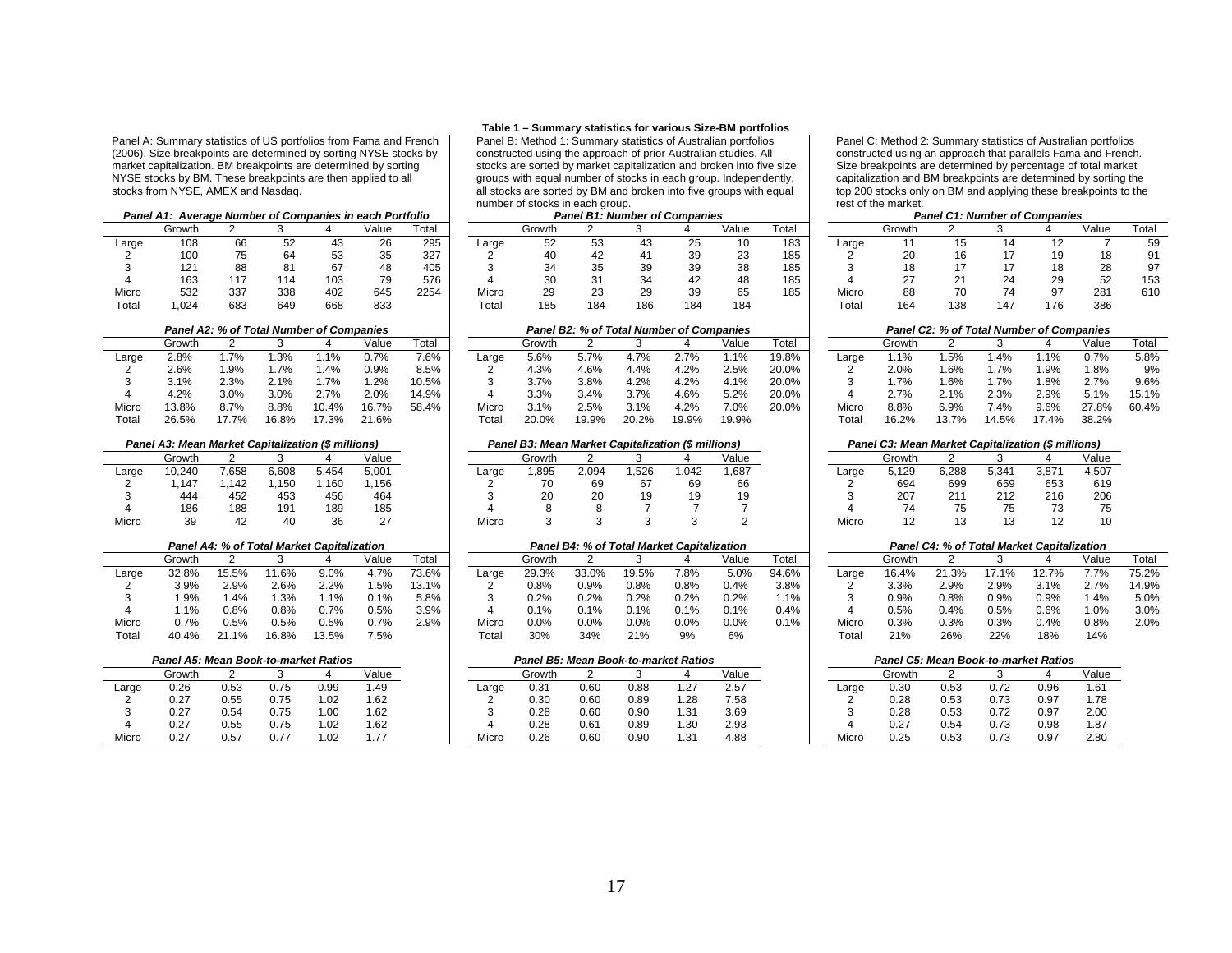Panel D: Method 3: Size breakpoints are determined by groupings that parallel major indices (eg. large = Top 50 stocks; portfolio 2 = stocks 51 to 200, portfolio  $3 =$  stocks 201-300, portfolio  $4 =$  stocks 301 to 500, portfolio  $5 =$  stocks beyond 500) and BM breakpoints are determined by sorting the top 200 stocks only on BM and applying these breakpoints to the rest of the market.<br>**Panel D1: Number of Companies** 

|       | Growth | ◠   | 3   |     | Value | Total |
|-------|--------|-----|-----|-----|-------|-------|
| Large | 10     | 13  | 12  | 10  | 6     | 50    |
| 2     | 30     | 27  | 28  | 30  | 34    | 150   |
| 3     | 18     | 15  | 17  | 20  | 31    | 100   |
| 4     | 34     | 27  | 29  | 37  | 73    | 200   |
| Micro | 72     | 57  | 61  | 79  | 242   | 511   |
| Total | 164    | 138 | 147 | 176 | 386   |       |

|                   | Growth  |       |         |        | Value | Total |       | Growth |       |       |       | Value | <b>Total</b> |       | Growth |       |       |       | Value |
|-------------------|---------|-------|---------|--------|-------|-------|-------|--------|-------|-------|-------|-------|--------------|-------|--------|-------|-------|-------|-------|
| Large             | 0%      | . .3% | 2%. ا   | $.0\%$ | 0.6%  | 4.9%  | Large | .0%    | 1.0%  | .0%   | .0%   | .0%   | 4.9%         | ∟arɑe | 1.4%   | .4%   | .4%   | .4%   | .4%   |
|                   | 3.0%    | 2.7%  | 2.8%    | 3.0%   | 3.4%  | 14.8% |       | 3.0%   | 3.0%  | 3.0%  | 3.0%  | 3.0%  | 14.8%        |       | 4.1%   | 4.1%  | 4.1%  | 4.1%  | 4.1%  |
|                   | .8%     | .5%   | $1.7\%$ | .9%    | 3.0%  | 9.9%  |       | 2.0%   | 2.0%  | 2.0%  | 2.0%  | 2.0%  | 9.9%         |       | 2.7%   | 2.7%  | 2.7%  | 2.7%  | 2.7%  |
|                   | 3.4%    | 2.7%  | 2.9%    | 3.7%   | 7.3%  | 19.8% |       | 4.0%   | 4.0%  | 4.0%  | 4.0%  | 4.0%  | 19.8%        |       | 5.5%   | 5.5%  | 5.5%  | 5.5%  | 5.5%  |
| Micro             | $7.2\%$ | 5.6%  | 6.0%    | 7.8%   | 23.9% | 50.5% | Micro | 10.1%  | 10.1% | 10.1% | 10.1% | 10.1% | 50.5%        | Micro | 6.3%   | 6.3%  | 6.4%  | 6.4%  | 6.3%  |
| Tota <sub>i</sub> | 16.2%   | 13.7% | 14.5%   | 17.4%  | 38.2% |       | Tota. | 20%    | 20%   | 20%   | 20%   | 20%   |              | Tota  | 20.0%  | 20.0% | 20.1% | 20.1% | 19.7% |

|       | Growth | っ    | 3    |      | Value |
|-------|--------|------|------|------|-------|
| Large | 5548   | 6848 | 5798 | 4287 | 5093  |
| 2     | 565    | 588  | 560  | 567  | 487   |
| 3     | 120    | 121  | 123  | 122  | 120   |
| 4     | 44     | 44   | 44   | 43   | 44    |
| Micro | a      | a    | a    | Ω    |       |

| <b>Panel D4: % of Total Market Capitalization</b> |        |            |        |       |        |       |  |  |  |  |  |  |  |  |
|---------------------------------------------------|--------|------------|--------|-------|--------|-------|--|--|--|--|--|--|--|--|
|                                                   | Growth | 2          | 3      | 4     | Value  | Total |  |  |  |  |  |  |  |  |
| Large                                             | 15.9%  | 20.5%      | 16.4%  | 12.1% | 7.2%   | 72.0% |  |  |  |  |  |  |  |  |
| 2                                                 | 4.3%   | 4.2%       | 4.2%   | 4.3%  | 4.1%   | 21.2% |  |  |  |  |  |  |  |  |
| 3                                                 | 0.6%   | 0.5%       | 0.6%   | 0.6%  | 1.0%   | 3.2%  |  |  |  |  |  |  |  |  |
| 4                                                 | 0.4%   | 0.3%       | 0.4%   | 0.4%  | 0.8%   | 2.4%  |  |  |  |  |  |  |  |  |
| Micro                                             | 0.2%   | 0.2%       | 0.2%   | 0.2%  | 0.5%   | 1.2%  |  |  |  |  |  |  |  |  |
| T <sub>ofol</sub>                                 | 21.00  | $25 - 70/$ | 24.70/ | 1770/ | 12.001 |       |  |  |  |  |  |  |  |  |

|       | Panel D5: Mean Book-to-market Ratios |      |      |      |      |  |  |  |  |  |  |  |  |  |  |
|-------|--------------------------------------|------|------|------|------|--|--|--|--|--|--|--|--|--|--|
|       | Value<br>Growth<br>3                 |      |      |      |      |  |  |  |  |  |  |  |  |  |  |
| Large | 0.30                                 | 0.53 | 0.73 | 0.96 | 1.61 |  |  |  |  |  |  |  |  |  |  |
| 2     | 0.28                                 | 0.53 | 0.73 | 0.97 | 1.74 |  |  |  |  |  |  |  |  |  |  |
| 3     | 0.27                                 | 0.53 | 0.73 | 0.97 | 2.14 |  |  |  |  |  |  |  |  |  |  |
| 4     | 2.07<br>0.53<br>0.97<br>0.27<br>0.73 |      |      |      |      |  |  |  |  |  |  |  |  |  |  |
| Micro | O 25                                 | በ 52 | በ 73 | በ 97 | 2.84 |  |  |  |  |  |  |  |  |  |  |

## **Table 1 – continued**

Panel E: Method 4: Size breakpoints are determined by groupings that parallel major indices (eg. large = Top 50 stocks; portfolio 2 = stocks 51 to 200, portfolio  $3 =$  stocks 201-300, portfolio  $4 =$  stocks 301 to 500, portfolio  $5 =$  stocks beyond 500) and BM breakpoints are determined by assigning stocks to quintiles within each size group.

|       | Growth |          |     |           | Value         | Total |       | Growth |     |     |     | Value | Total |       | Growth |     |     |     | Valu |
|-------|--------|----------|-----|-----------|---------------|-------|-------|--------|-----|-----|-----|-------|-------|-------|--------|-----|-----|-----|------|
| Large | 10     |          |     |           |               | 50    | Large | 10     |     |     |     | 10    | 50    | Large | 10     | 10  |     | 1Ο  | 10   |
| ◠     | 30     | 27       | 28  | 30        | 34            | 150   |       |        | 30  |     | 30  | 30    | 150   |       | 30     | 30  | 30  | 30  | 30   |
|       | 18     |          |     | 20        | $\sim$<br>ا ک | 100   |       | 20     | 20  | 20  | 20  | 20    | 100   |       | 20     | 20  | 20  | 20  | 20   |
|       | 34     | 27<br>21 | 29  | 37        | ں ،           | 200   |       | 40     | 40  |     | 40  | 40    | 200   |       | 40     | 40  | 40  | 40  | 38   |
| Micro | 72     | 57       | 61  | 70<br>ت ، | 242           | 511   | Micro | 102    | 102 | 102 | 102 | 102   | 511   | Micro | 46     | 46  | 46  | 47  | 46   |
| Tota. | 164    | 138      | 147 | 176       | 386           |       | Tota. | 202    | 202 | 202 | 202 | 202   |       | Total | 146    | 146 | 146 | 147 | 144  |
|       |        |          |     |           |               |       |       |        |     |     |     |       |       |       |        |     |     |     |      |

|       | Growth  | 2       | з       | 4     | Value | Total |
|-------|---------|---------|---------|-------|-------|-------|
| Large | 1.0%    | 1.0%    | 1.0%    | 1.0%  | 1.0%  | 4.9%  |
| 2     | $3.0\%$ | $3.0\%$ | $3.0\%$ | 3.0%  | 3.0%  | 14.8% |
| 3     | 2.0%    | 2.0%    | 2.0%    | 2.0%  | 2.0%  | 9.9%  |
| 4     | 4.0%    | 4.0%    | 4.0%    | 4.0%  | 4.0%  | 19.8% |
| Micro | 10.1%   | 10.1%   | 10.1%   | 10.1% | 10.1% | 50.5% |
| Total | 20%     | 20%     | 20%     | 20%   | 20%   |       |

|       | Growth                   |      |      |      | Value |
|-------|--------------------------|------|------|------|-------|
| Large | 5548                     | 6848 | 5798 | 4287 | 5093  |
|       | 565                      | 588  | 560  | 567  | 487   |
|       | 120                      | 121  | 123  | 122  | 120   |
|       | $\overline{\phantom{a}}$ |      |      |      |       |
| Micro |                          |      |      |      |       |

|       | Growth |       |       |          | Value   | Total   |       | Growth  |         |       |       | Value | Total |       | Growth |       |       |       | Value |
|-------|--------|-------|-------|----------|---------|---------|-------|---------|---------|-------|-------|-------|-------|-------|--------|-------|-------|-------|-------|
| ∟arɑe | 15.9%  | 20.5% | 16.4% | 12.1%    | 7.2%    | 72.0%   | Large | 16.1%   | 16.6%   | 14.5% | 12.7% | 12.1% | 72.0% | Large | 16.2%  | 16.7% | 14.6% | 12.8% | 12.2% |
|       | 4.3%   | 4.2%  | 4.2%  | 4.3%     | 4.1%    | 21.2%   |       | 4.2%    | 4.5%    | 4.5%  | 4.2%  | 3.6%  | 21.2% |       | 4.3%   | 4.6%  | 4.5%  | 4.3%  | 3.7%  |
| 3     | 0.6%   | 0.5%  | 0.6%  | 0.6%     | 1.0%    | 3.2%    |       | 0.6%    | $0.6\%$ | 0.7%  | 0.7%  | 0.6%  | 3.2%  |       | 0.6%   | 0.6%  | 0.7%  | 0.6%  | 0.6%  |
|       | 0.4%   | 0.3%  | 0.4%  | 0.4%     | 0.8%    | 2.4%    |       | $0.5\%$ | 0.5%    | 0.5%  | 0.5%  | 0.5%  | 2.4%  |       | 0.5%   | 0.5%  | 0.5%  | 0.5%  | 0.4%  |
| Micro | 0.2%   | 0.2%  | 0.2%  | 0.2%     | $0.5\%$ | $1.2\%$ | Micro | 0.3%    | 0.3%    | 0.2%  | 0.2%  | 0.2%  | 1.2%  | Micro | 0.2%   | 0.2%  | 0.1%  | 0.1%  | 0.1%  |
| Total | 21.4%  | 25.7% | 21.7% | $17.7\%$ | 13.6%   |         | Total | 70/2    | 22.6%   | 20.4% | 18.3% | 17.0% |       | Totai | 21.8%  | 22.6% | 20.4% | 18.3% | 17.0% |

|       | Growth |      |      |      | Value |       | Growth        |      |      |      | Value |       | Growth |      |      |      | Value |
|-------|--------|------|------|------|-------|-------|---------------|------|------|------|-------|-------|--------|------|------|------|-------|
| Large | 0.30   | 0.53 | 0.73 | 0.96 | 1.61  | Large | 0.32          | 0.52 | 0.67 | 0.85 | 1.36  | Large | 0.32   | 0.52 | 0.67 | 0.85 | 1.36  |
|       | 0.28   | 0.53 | 0.73 | 0.97 | 74. ا |       | 0.28          | 0.54 | 0.75 | 1.01 | 1.82  |       | 0.28   | 0.54 | 0.75 | .01  | 1.82  |
|       | 0.27   | 0.53 | 0.73 | 0.97 | 2.14  |       | 0.30          | 0.60 | 0.84 | 1.14 | 2.49  |       | 0.30   | 0.60 | 0.84 | l.13 | 2.46  |
|       | 0.27   | 0.53 | 0.73 | 0.97 | 2.07  |       | $0.3^{\circ}$ | 0.64 | 0.92 | 1.27 | 2.66  |       | 0.33   | 0.66 | 0.94 | 1.31 | 2.78  |
| Micro | 0.25   | 0.52 | 0.73 | 0.97 | 2.84  | Micro | 0.32          | 0.71 | 0.08 | 1.59 | 4.62  | Micro | 0.35   | 0.74 | 1.04 | 49.۱ | 4.67  |

Panel F: Method 5: Size breakpoints are determined by groupings that parallel major indices (eg. large = Top 50 stocks; portfolio 2 = stocks 51 to 200, portfolio  $3 =$  stocks 201-300, portfolio  $4 =$  stocks 301 to 500, portfolio 5 = stocks beyond 500) and BM breakpoints are determined by assigning stocks to quintiles within each size group. A filter is applied to exclude stocks with a price of less than 20 cents.

## *Panel D1: Number of Companies Panel E1: Number of Companies Panel F1: Average Number of Companies in each Portfolio*

|       | Growth |        |     |     | Value | Total     |       | Growth |           |           |     | Value | Totai |       | Growth |     |     |     | Value | Tota |
|-------|--------|--------|-----|-----|-------|-----------|-------|--------|-----------|-----------|-----|-------|-------|-------|--------|-----|-----|-----|-------|------|
| Large | 10     |        | ٠۷  |     |       | 50        | angle |        | 10        | 10        | 10  |       | 50    | Large | 10     |     | 10. | 10  | 10    | 50   |
|       | 30     | $\sim$ | 28  |     |       | 150       |       | 30     | 30        | 30        | 30  |       | 150   |       | 30     | 30  | 30  | 30  | 30    | 15C  |
|       | 18     |        |     | ۷J  |       | 100       |       | 20     | 20        | 20        | 20  | 20    | 100   |       | 20     | 20  | 20  | 20  | 20    | 100  |
|       | 34     | $\sim$ |     | 27  |       | 200       |       |        | 40        | 40        | 40  | 40    | 200   |       | 40     | 40  | 40  | 40  | 38    | 198  |
| Micro | 72     | 57     | 61  | 79  | 242   | г4,<br>וכ | Micro | 102    | 102<br>◡▵ | 102<br>◡▵ | 102 | 102   | 51'   | Micro | 46     | 46  | 46  | 47  | 46    | 231  |
| Total | 164    | 138    | 147 | 176 | 386   |           | ⊺otal | 202    | 202       | 202       | 202 | 202   |       | Tota  | 146    | 146 | 146 | 147 | 144   |      |

## *Panel D2: % of Total Number of Companies Panel E2: % of Total Number of Companies Panel F2: % of Total Number of Companies*  Growth 2 3 4 Value Total | Growth 2 3 4 Value Total | Growth 2 3 4 Value Total Large 1.0% 1.3% 1.2% 1.0% 0.6% 4.9% Large 1.0% 1.0% 1.0% 1.0% 1.0% 4.9% Large 1.4% 1.4% 1.4% 1.4% 1.4% 6.9% 2 3.0% 2.7% 2.8% 3.0% 3.4% 14.8% 2 3.0% 3.0% 3.0% 3.0% 3.0% 14.8% 2 4.1% 4.1% 4.1% 4.1% 4.1% 20.6% 3 1.8% 1.5% 1.7% 1.9% 3.0% 9.9% 3 2.0% 2.0% 2.0% 2.0% 2.0% 9.9% 3 2.7% 2.7% 2.7% 2.7% 2.7% 13.7% 4 3.4% 2.7% 2.9% 3.7% 7.3% 19.8% 4 4.0% 4.0% 4.0% 4.0% 4.0% 19.8% 4 5.5% 5.5% 5.5% 5.5% 5.5% 27.1% Micro 7.2% 5.6% 6.0% 7.8% 23.9% 50.5% Micro 10.1% 10.1% 10.1% 10.1% 10.1% 50.5% Micro 6.3% 6.3% 6.4% 6.4% 6.3% 31.7%

## Panel D3: Mean Market Capitalization (\$ millions) Panel E3: Mean Market Capitalization (\$ millions) Panel F3: Mean Market Capitalization (\$ millions)

|       | Growth | っ    | 3    | 4    | Value |
|-------|--------|------|------|------|-------|
| Large | 5639   | 7129 | 6427 | 4357 | 4617  |
| 2     | 578    | 580  | 551  | 558  | 488   |
| 3     | 119    | 121  | 123  | 123  | 118   |
| 4     | 43     | 43   | 42   | 43   | 42    |
| Micro | 12     | 12   | 11   | 10   | 9     |

## *Panel D4: % of Total Market Capitalization Panel E4: % of Total Market Capitalization Panel F4: % of Total Market Capitalization*

|       | Growth |       |       |       | Value | Total |       | Growth |       |       |       | Value | Total   |       | Growth |         |       |       | Value | Total |
|-------|--------|-------|-------|-------|-------|-------|-------|--------|-------|-------|-------|-------|---------|-------|--------|---------|-------|-------|-------|-------|
| Large | 15.9%  | 20.5% | 16.4% | 12.1% | 7.2%  | 72.0% | Large | 16.1%  | 16.6% | 14.5% | 12.7% | 12.1% | 72.0%   | Large | 16.2%  | 16.7%   | 14.6% | 12.8% | 12.2% | 72.6% |
|       | 4.3%   | 4.2%  | 4.2%  | 4.3%  | 4.1%  | 21.2% |       | 4.2%   | 4.5%  | 4.5%  | 4.2%  | 3.6%  | 21.2%   |       | 4.3%   | 4.6%    | 4.5%  | 4.3%  | 3.7%  | 21.3% |
|       | 0.6%   | 0.5%  | 0.6%  | 0.6%  | .0%   | 3.2%  |       | 0.6%   | 0.6%  | 0.7%  | 0.7%  | 0.6%  | 3.2%    |       | 0.6%   | 0.6%    | 0.7%  | 0.6%  | 0.6%  | 3.2%  |
|       | 0.4%   | 0.3%  | 0.4%  | 0.4%  | 0.8%  | 2.4%  |       | 0.5%   | 0.5%  | 0.5%  | 0.5%  | 0.5%  | 2.4%    |       | 0.5%   | 0.5%    | 0.5%  | 0.5%  | 0.4%  | 2.3%  |
| Micro | 0.2%   | 0.2%  | 0.2%  | 0.2%  | 0.5%  | 1.2%  | Micro | 0.3%   | 0.3%  | 0.2%  | 0.2%  | 0.2%  | $1.2\%$ | Micro | 0.2%   | $0.2\%$ | 0.1%  | 0.1%  | 0.1%  | 0.7%  |
| Total | 21.4%  | 25.7% | -1.7% | 17.7% | 13.6% |       | ⊺otal | 21.7%  | 22.6% | 20.4% | 18.3% | 17.0% |         | Tota  | 21.8%  | 22.6%   | 20.4% | 18.3% | 17.0% |       |

# *Panel D5: Mean Book-to-market Ratios Panel E5: Mean Book-to-market Ratios Panel F5: Mean Book-to-market Ratios*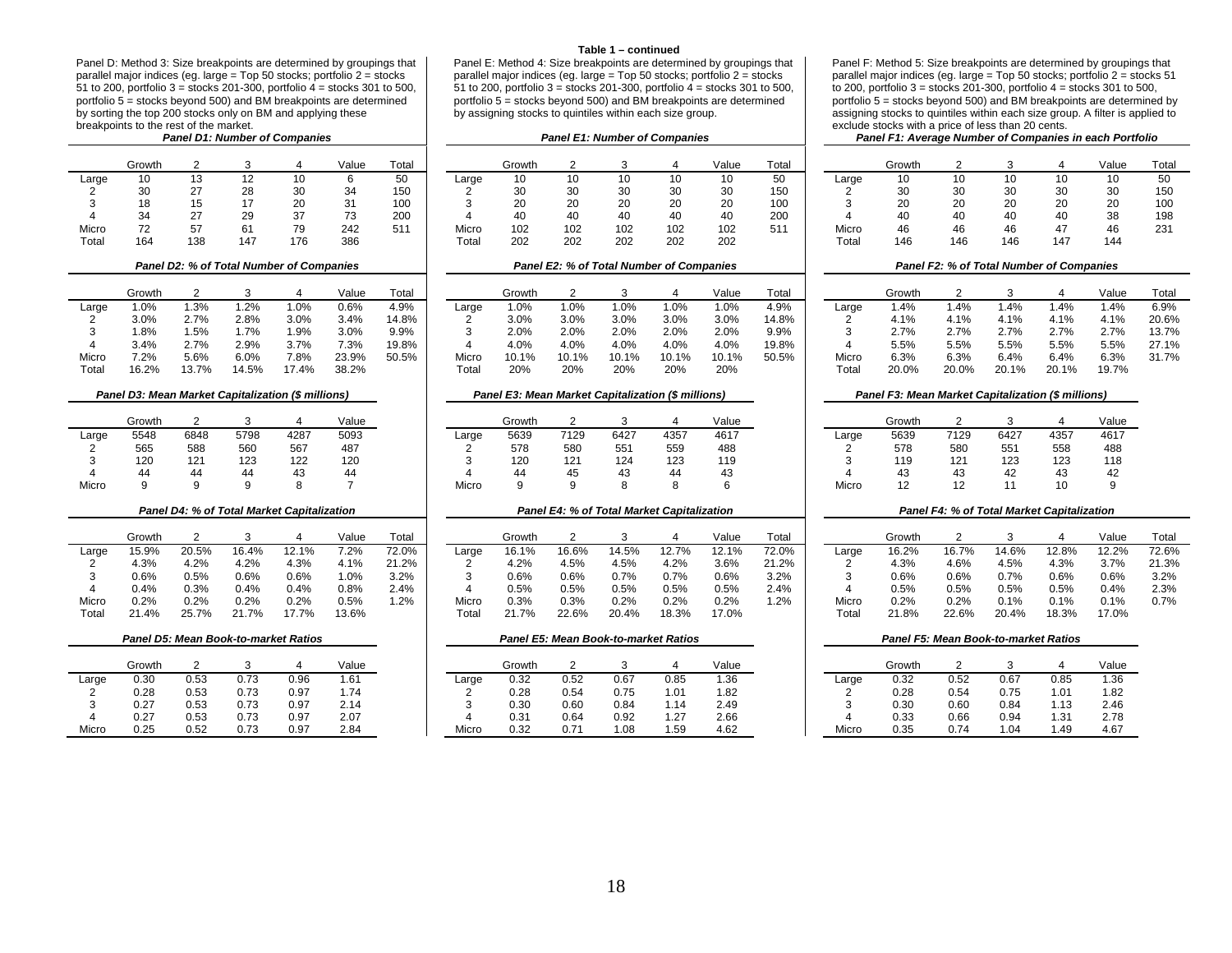Panel A: Raw monthly returns of US portfolios from Fama and French (2006). Size breakpoints are determined by sorting NYSE stocks by market capitalization. BM breakpoints are determined by sorting NYSE stocks by BM and applying these breakpoints to all stocks from NYSE, AMEX and Nasdaq.

## *Panel A1: Value-weighted monthly returns % Panel B1: Value-weighted monthly returns % Panel C1: Value-weighted monthly returns %*

|       | Growth |      | 3    | 4    | Value | VMG  |
|-------|--------|------|------|------|-------|------|
| Large | 0.90   | 0.97 | 0.98 | 1.05 | 1.06  | 0.13 |
| 2     | 1.01   | 0.99 | 1.22 | 1.34 | 1.37  | 0.36 |
| 3     | 0.90   | 1.22 | 1.20 | 1.35 | 1.51  | 0.37 |
| 4     | 0.89   | 1.15 | 1.40 | 1.45 | 1.55  | 0.48 |
| Micro | 0.73   | 1.32 | 1.36 | 1.57 | 1.67  | በ 59 |

## **Table 2 – Raw monthly returns for various Australian and US size-BM portfolios**

Panel B: Method 1: Raw monthly returns of Australian portfolios. All stocks are sorted by market capitalization and broken into five size groups with equal number of stocks in each group. Independently, all stocks are sorted by BM and broken into five groups with equal number of stocks in each group.

## $\frac{1}{\pi}$  indicates significance at 5%; \*\* indicates significance at 1%<br>Banel B1: Value woighted monthly returns %

|       | <b>Faller AT. Value-weighted monthly returns</b> % |      |      |     |       |      | Panel Bi . value-weighted monthly returns % |           |                     |             |             |          |                |       | <b>Faller CT. Value-weighted monthly returns %</b> |           |                   |           |           |               |  |
|-------|----------------------------------------------------|------|------|-----|-------|------|---------------------------------------------|-----------|---------------------|-------------|-------------|----------|----------------|-------|----------------------------------------------------|-----------|-------------------|-----------|-----------|---------------|--|
|       | Growth                                             |      |      |     | Value | VMG  |                                             | Growth    |                     |             |             | Value    | <b>VMG</b>     |       | Growtl                                             |           |                   |           | Value     | <b>VMG</b>    |  |
| ∟arqe | 0.90                                               | 0.97 | 0.98 |     | .06   | 0.13 | Large                                       | 0.59      | $0.86**$            | $.15**$     | $.30**$     | 1.60**   | $1.01(2.75**)$ | Large | $0.66*$                                            | $1.08**$  | $.27***$          | 33**      | "*1.64    | $0.98(2.82**$ |  |
|       | .01                                                | 0.99 | 1.22 | .34 | .37   | 0.36 |                                             | 0.21      | $0.79^{\star\star}$ | $0.87^{**}$ | $0.97^{**}$ | 1.37**   | $.16(3.73***)$ |       | $0.73*$                                            | $1.04***$ | $.27***$          | $1.16***$ | ''1.42    | $0.70(2.65**$ |  |
|       | 0.90                                               | 1.22 | .20  | .35 | .51   | 0.37 |                                             | $-0.54$   | 0.65                | 0.91**      | $1.15***$   | 1.38**   | 1.92 (6.30**)  |       | 0.13                                               | $1.11***$ | $.27***$          | $0.83***$ | 1.51**    | 1.38 (4.34**  |  |
|       | 0.89                                               | .15  | .40  | .45 | .55   | 0.48 |                                             | 0.96      | 78**                | $.25**$     | $.49**$     | 1.61**   | 0.65(1.52)     |       | 0.38                                               | $0.64*$   | $0.93^{\ast\ast}$ | $1.08***$ | $.23**$   | $0.85(2.70**$ |  |
| Micro | 0.73                                               | 1.32 | l.36 | .57 | .67   | 0.59 | Micro                                       | $2.85***$ | $2.69**$            | $3.24***$   | $2.77***$   | $3.34**$ | 0.48(1.15)     | Micro | 0.84                                               | $1.04*$   | $1.23**$          | $1.40**$  | $1.56***$ | $0.72(2.38*)$ |  |

|       | Growth |       | 3    | 4    | Value | <b>VMG</b> |
|-------|--------|-------|------|------|-------|------------|
| Large | 5.41   | 5.34  | 5.26 | 5.91 | 6.69  | 6.33       |
| 2     | 6.55   | 5.05  | 4.92 | 4.55 | 5.82  | 5.37       |
| 3     | 7.98   | 6.23  | 5.47 | 4.90 | 6.15  | 5.26       |
| 4     | 1044   | 8.66  | 7.44 | 6.51 | 7.01  | 7.41       |
| Micro | 11.19  | 10.87 | 9.78 | 8.52 | 8.25  | 7.29       |

٠.

|       | Growth    | 2         | 3        | 4        | Value    |
|-------|-----------|-----------|----------|----------|----------|
| Large | $-0.61**$ | $-0.34**$ | $-0.05$  | 0.10     | 0.40     |
| 2     | $-0.99**$ | $-0.41*$  | $-0.33$  | $-0.23$  | 0.17     |
| 3     | $-1.74**$ | $-0.55*$  | $-0.29$  | $-0.05$  | 0.18     |
| 4     | $-0.24$   | 0.58      | 0.05     | 0.29     | 0.41     |
| Micro | $1.65***$ | $1.49*$   | $2.04**$ | $1.57**$ | $2.14**$ |

## *Panel B4: Standard deviation of market-adjusted*

|       | returns % |      |      |      |       |  |  |  |  |  |  |  |
|-------|-----------|------|------|------|-------|--|--|--|--|--|--|--|
|       | Growth    |      | 3    | 4    | Value |  |  |  |  |  |  |  |
| Large | 2.60      | 1.95 | 2.47 | 3.61 | 5.49  |  |  |  |  |  |  |  |
| 2     | 4.42      | 3.29 | 3.25 | 3.03 | 4.46  |  |  |  |  |  |  |  |
| 3     | 6.12      | 4.90 | 4.44 | 4.09 | 4.70  |  |  |  |  |  |  |  |
| 4     | 8.84      | 7.35 | 6.43 | 5.80 | 5.62  |  |  |  |  |  |  |  |
| Micro | 10.10     | 9.86 | 8.80 | 7.79 | 7.17  |  |  |  |  |  |  |  |

Panel C: Method 2: Raw monthly returns of Australian portfolios constructed. Size breakpoints are determined by percentage of total market capitalization and BM breakpoints are determined by sorting the top 200 stocks only on BM and applying these breakpoints to the rest of the market.

\* indicates significance at 5%; \*\* indicates significance at 1%

|       | Panel A1: Value-weighted monthly returns % |      |      |      |       |            | Panel B1: Value-weighted monthly returns % |                               |             |             |          |           |                |       | Panel C1: Value-weighted monthly returns % |           |           |           |          |                |  |
|-------|--------------------------------------------|------|------|------|-------|------------|--------------------------------------------|-------------------------------|-------------|-------------|----------|-----------|----------------|-------|--------------------------------------------|-----------|-----------|-----------|----------|----------------|--|
|       | Growth                                     |      |      |      | √alue | <b>VMG</b> |                                            | <b>VMG</b><br>Value<br>Growth |             |             |          |           |                |       | Growth                                     |           |           |           | Value    | <b>VMG</b>     |  |
| Large | 0.90                                       | :פ.כ | 0.98 |      | 06. ، | .142       | Large                                      | 0.59                          | 0.86**      | $15***$     | $.30**$  | $.60**$   | $1.01(2.75**)$ | Large | $0.66^*$                                   | $1.08**$  | $1.27**$  | $.33***$  | .64**    | $0.98(2.82**)$ |  |
|       | .01                                        | ).99 | .22  | 31   | .37   | 0.36       |                                            | $0.2^{\cdot}$                 | $0.79^{**}$ | $0.87^{**}$ | $0.97**$ | $1.37**$  | $1.16(3.73**)$ |       | $0.73*$                                    | $1.04***$ | $1.27***$ | 16**      | $1.42**$ | $0.70(2.65**)$ |  |
|       | 0.90                                       | .22  | .20  | . 35 | .51   | 0.37       |                                            | $-0.54$                       | 0.65        | $0.91***$   | $.15***$ | $.38**$   | $1.92(6.30**)$ |       | 0.13                                       | $4.4 *$   | $1.27**$  | $0.83**$  | i.51**   | $.38(4.34**)$  |  |
|       | 0.89                                       |      | .40  |      |       | 0.48       |                                            | 0.96                          | **1.78      | $.25***$    | $.49**$  | l.61**    | 0.65(1.52)     |       | 0.38                                       | $0.64*$   | $0.93**$  | $1.08***$ | $1.23**$ | $0.85(2.70**)$ |  |
| Micro | 0.73                                       | 1.32 | .36  |      | 1.67  | 0.59       | Micro                                      | $2.85***$                     | $2.69**$    | $3.24***$   | $2.77**$ | $3.34***$ | 0.48(1.15)     | Micro | 0.84                                       | 1.04*     | $1.23***$ | $.40**$   | $1.56**$ | $0.72(2.38*)$  |  |

## *Panel B2: Standard deviation of monthly returns % Panel C2: Standard deviation of monthly returns %* Growth 2 3 4 Value VMG ] \_\_\_\_\_\_\_\_Growth 2 3 4 Value VMG Large 5.41 5.34 5.26 5.91 6.69 6.33 Large 5.60 5.07 5.16 4.82 6.47 6.03 2 6.55 5.05 4.92 4.55 5.82 5.37 2 6.37 4.87 4.87 4.44 4.29 4.56 3 7.98 6.23 5.47 4.90 6.15 5.26 3 6.58 5.36 5.17 4.36 4.29 5.52 4 10.44 8.66 7.44 6.51 7.01 7.41 4 7.46 5.10 5.30 4.17 4.45 5.42 Micro 11.19 10.87 9.78 8.52 8.25 7.29 Micro 8.74 6.96 5.82 5.68 5.24 5.24

## *Panel B3: Value-weighted market-adjusted returns % Panel C3: Value-weighted market-adjusted returns %*

|       | Growth     |           |           |         | Value     |       | Growth    |          |         |         |  |
|-------|------------|-----------|-----------|---------|-----------|-------|-----------|----------|---------|---------|--|
| Large | $-0.61**$  | $-0.34**$ | $-0.05$   | 0.10    | 0.40      | Large | $-0.54*$  | $-0.11$  | 0.08    | 0.13    |  |
|       | $-0.99**$  | $-0.41*$  | $-0.33$   | $-0.23$ | 0.17      |       | $-0.47*$  | $-0.16$  | 0.07    | $-0.04$ |  |
|       | $-1.74***$ | $-0.55^*$ | $-0.29$   | $-0.05$ | 0.18      |       | $-1.07**$ | $-0.09$  | 0.07    | $-0.37$ |  |
| 4     | $-0.24$    | 0.58      | 0.05      | 0.29    | 0.41      |       | $-0.82^*$ | $-0.56*$ | $-0.27$ | $-0.12$ |  |
| Micro | $.65***$   | $.49*$    | $2.04***$ | $.57**$ | $2.14***$ | Micro | $-0.36$   | $-0.16$  | 0.03    | 0.20    |  |

## *returns % Panel C4: Standard deviation of market-adjusted returns %*

|       | Growth |      |      | 4    | Value |
|-------|--------|------|------|------|-------|
| Large | 2.60   | .95  | 2.47 | 3.61 | 5.49  |
| -     | 4.42   | 3.29 | 3.25 | 3.03 | 4.46  |
| ບ     | 6.12   | 4.90 | 4.44 | 4.09 | 4.70  |
| 4     | 8.84   | 7.35 | 6.43 | 5.80 | 5.62  |
| Micro | 10.10  | 9.86 | 8.80 | 7.79 | 717   |